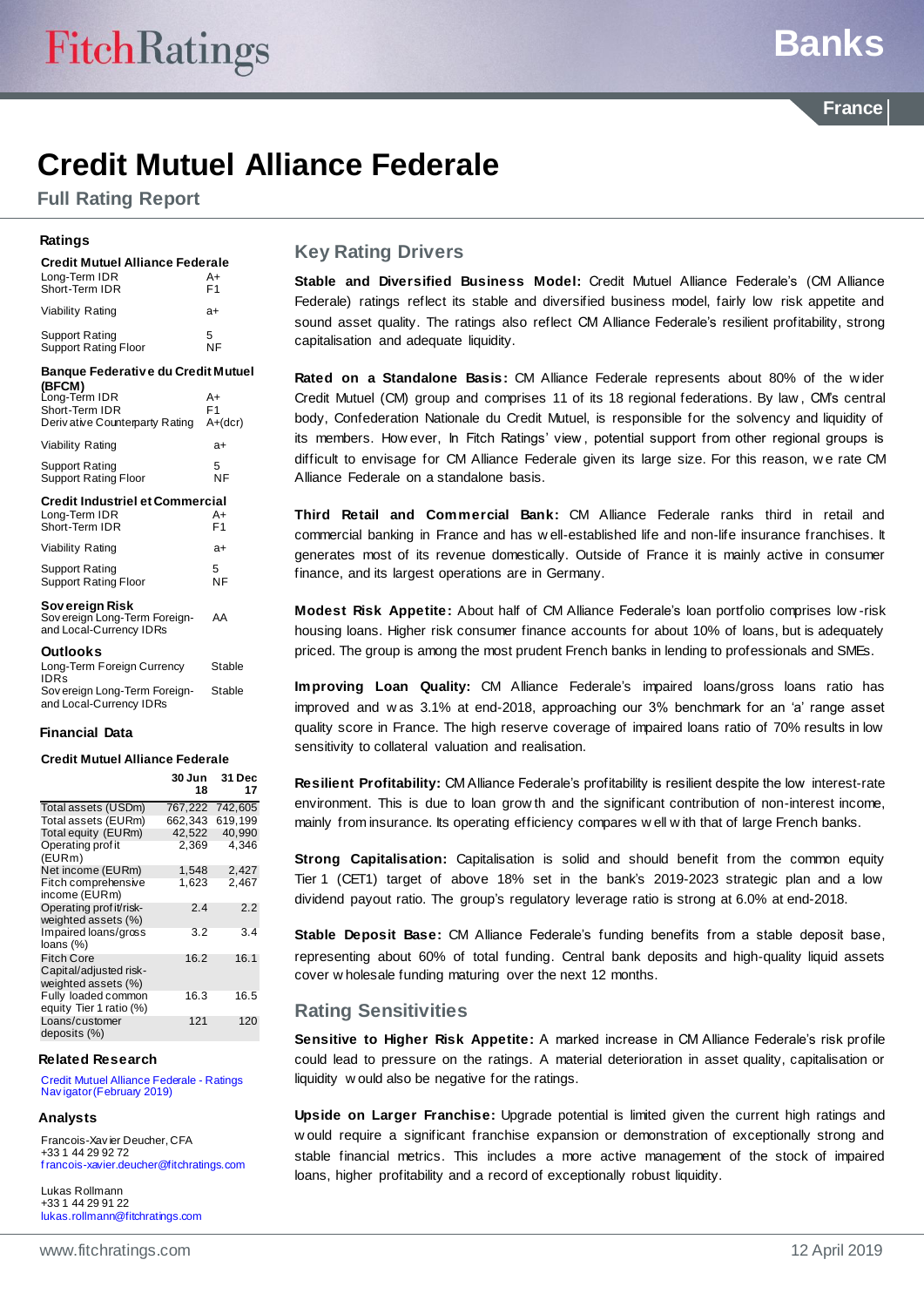#### **Economic Data**

|                                 | 2018 GDP<br>per capita<br>forecast | Ease of<br>doing<br>business<br>(USD) (percentile) |
|---------------------------------|------------------------------------|----------------------------------------------------|
| France                          | 42,016                             | 83.6                                               |
| AA-rated<br>Countries<br>Median | 42.541                             | 91.9                                               |
|                                 |                                    |                                                    |

Source: Fitch Ratings, World Bank

#### **Operating Income by Business Line<sup>a</sup>** 2018



<sup>a</sup> Excl. Corporate Centre Source: Fitch Ratings, CM Alliance Federale

#### **Related Criteria**

[Bank Rating Criteria \(October 2018\)](http://api.fitchconnect.com/v1/research/FR_RPT_10044408)

# **Operating Environment**

### Large and Diversified Economy

CM Alliance Federale mainly operates in France, w hich has a large, diversified and w ealthy economy. French GDP grow th w as 1.6% in 2018 according to the French statistics office (INSEE), and Fitch forecasts grow th of 1.4% in 2019 and 1.5% in 2020. Fitch affirmed France's Long-Term Issuer Default Rating (IDR) at 'AA' w ith a Stable Outlook in January 2019. Public finances, although gradually improving, remain a rating w eakness relative to the 'AA' rating category. How ever, the country's rating benefits from the sovereign's strong financial flexibility helped by its access to deep and liquid capital markets as a core eurozone member. This compensates for a slightly low er GDP per capita and Ease of Doing Business percentile than the AA-rated countries median.

#### Concentrated Banking Sector

The major French banks are large and banking sector assets are significant at about 3.5x GDP on a consolidated basis. The sector is concentrated, w ith the top six banks totalling about 85% of the market by assets. Four are classified as global systemically important banks by the Financial Stability Board. There are high barriers to entry, as evidenced by all foreign banks' failure to enter the market significantly through organic grow th. The largest banks, including CM, are supervised by the ECB. The regulatory environment is very developed and transparent.

# **Company Profile**

#### Bancassurance Business Model

CM Alliance Federale is the largest of the six regional groups constituting the CM cooperative banking group (about 80% of loans, shareholders' equity, revenue and net income). It is the third largest French retail and commercial banking group and the fifth largest by total assets.

CM Alliance Federale has a universal bancassurance business model largely oriented tow ards traditional banking activities, w hich represent about 70% of revenue (including consumer finance and private banking; excluding the corporate centre). Insurance activities are key for the bank as an important source of fee income and diversification. The division contributes to more than 10% of revenue and about 20% w hen considering commissions paid to the internal distribution netw orks. More volatile revenue from capital markets or private equity accounts for a modest share of about 5% of the total.

CM Alliance Federale generates the vast majority of its revenue domestically (about 80% in 2018), the largest contributor outside France being Germany (more than 10%).

#### Strong Retail and Commercial Franchise in France

In France, CM Alliance Federale operates two main branch networks: 11 CM regional federations (CM11) and Credit Industriel et Commercial's (CIC) nationw ide netw ork, mainly present in urban locations. The netw orks service 12 million clients. They are complemented by specialised consumer finance (Cofidis) as w ell as leasing and factoring subsidiaries. CM Alliance Federale has sound market shares of 13% in loans and 12% in deposits and enjoys particularly strong market shares in the eastern part of France.

The majority (27 out of 30) of the local banks of the small Massif Central federation, currently part of another regional group (Credit Mutuel Arkea), voted to join CM Alliance Federale before 1 January 2020.

In insurance, CM Alliance Federale is active in life (EUR95 billion in assets under management at end-2018) and non-life insurance, through Groupe des Assurances du Credit Mutuel (GACM). It has a market share of about 5% in life, automobile and home insurance.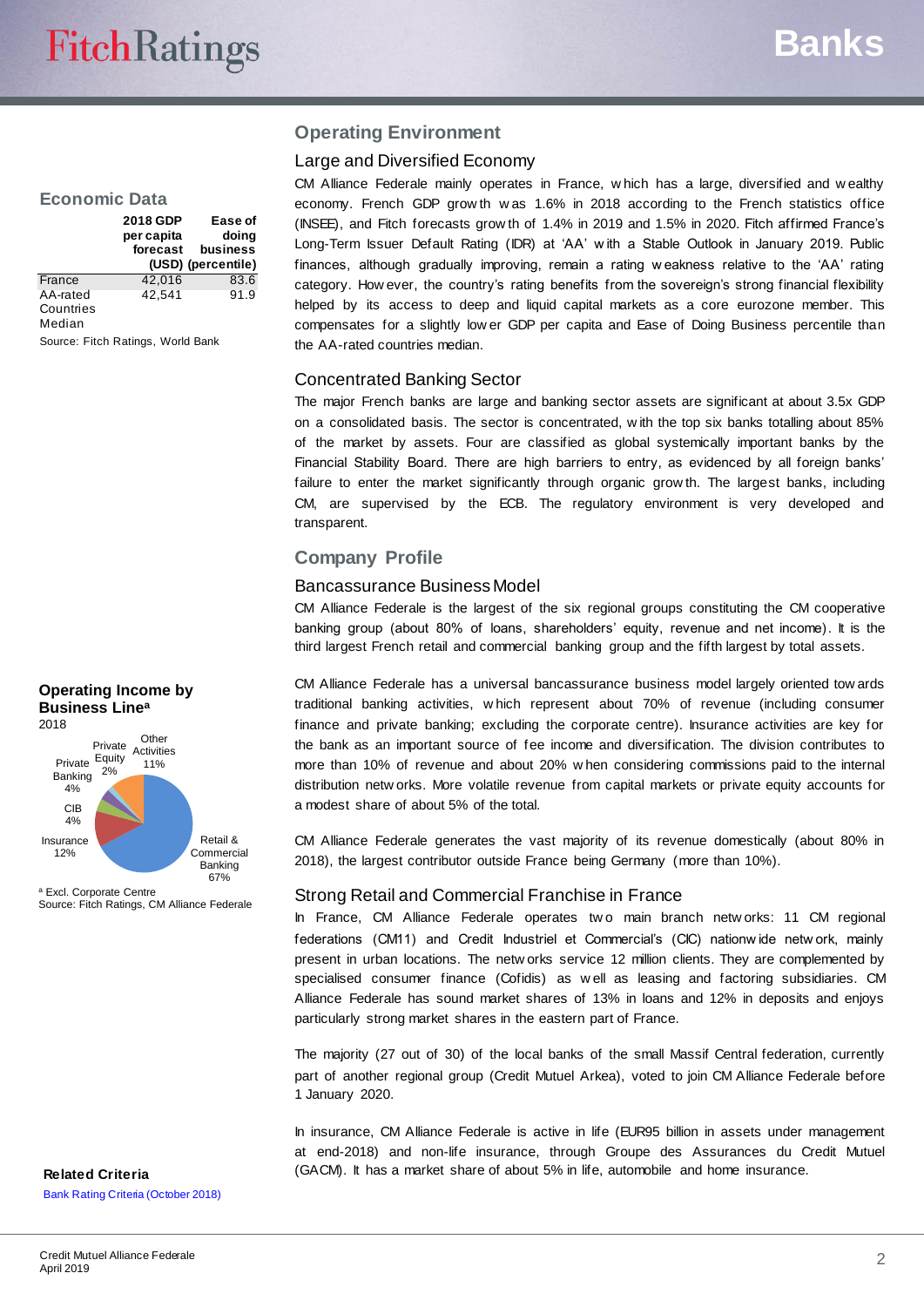#### Germany: Largest International Exposure

Internationally, CM Alliance Federale is mainly present in Germany through the consumer finance-focused Targobank A.G., w hich recently broadened its product scope to leasing and factoring. CM Alliance Federale has a modest bancassurance presence in Spain through Targobank Espana, and Cofidis' second largest country of operations is Portugal, follow ed by Spain, Belgium and Italy.

CM Alliance Federale has a notable private banking franchise w ith about EUR90 billion in assets under management at end-2018. These are mainly in France, Luxembourg and Sw itzerland. It has also small corporate and investment bank (CIB) and private equity businesses. In CIB, the bank targets large French corporates and domestic institutional investors. Other businesses include IT services, telecoms, home security systems as w ell as local new spapers. A significant share of these businesses' revenue relates to IT costs and is neutralised in the corporate centre.

#### **Management and Strategy**

#### Solid Management Team

CM Alliance Federale's senior management team underw ent some changes throughout 2017 and 2018 as the chief executive officer and chief financial officer w ere replaced by seasoned professionals w ho w ere internally promoted. The bank's management is subject to less market scrutiny than most peers as the group has no listed entity, but CM Alliance Federale is a recurring issuer of debt on financial markets. CM Alliance Federale's corporate culture is positively influenced by cooperative values.

#### No Short-Term Returns Pressure

CM Alliance Federale's corporate governance provides reasonable protection of creditors' interests. The board of directors of Caisse Federale de Credit Mutuel (CFdeCM), the group's central institution, comprises 20 members and 18 non-voting censors elected among the board members of local banks or federations as w ell as tw o employees. The board's chairman w as appointed in 2014 from outside of the bank. As a cooperative, CM Alliance Federale is not exposed to short-term returns pressure.

#### Strategy: Diversification and Capital Preservation

The group unveiled its 2019-2023 strategic plan in November 2018. It sets out clear mediumterm targets w ith a focus on diversification and strengthening CM Alliance Federale's already strong capital base (18% CET1 ratio target by 2023). The group anticipates grow ing revenue by 3% per year through increased cross-selling. This implies building on its recognised insurance franchise, notably by developing offers targeting professionals and corporates, and grow ing ancillary businesses such as telecoms or real estate brokerage. CM Alliance Federale does not rule out moderate size external grow th opportunities in the eurozone.

#### **Risk Appetite**

#### Conservative Risk Approach

CM Alliance Federale's fairly low -risk appetite reflects the group's cooperative nature, its focus on France and its centralised and sound risk controls. CM Alliance Federale is mainly exposed to credit risk and, at end-2017, close to 90% of its loans w ere to French counterparties. Employee remuneration at CM Alliance Federale does not include variable pay, w hich favours long-term business relationships w ith clients and reduces incentive for promoting risky loan applications. Litigation risk is low in our view .

Customer loans grew at a relatively high rate of 7.5% in 2018, driven by strong activity in all segments. Housing loans are conservatively originated, in line w ith French banking peers. Origination is based on borrow ers' capacity to repay and loans generally have a fixed interest rate over their entire term. Principal is fully amortising, avoiding refinancing risk.

#### **Financial Targets**

|                                                         | 2023                          |                       |
|---------------------------------------------------------|-------------------------------|-----------------------|
|                                                         | target                        | 2018                  |
| Revenue<br>growth                                       | 3.0%<br>annually <sup>a</sup> | 0.4%                  |
| Cost/income<br>ratio                                    | $<60\%$                       | 62%                   |
| Net income                                              | > EUR4bn                      | EUR3bn                |
| Net<br>income/RWAs                                      | >1.5%                         | 1.4%                  |
| CET1 ratio                                              | $>18.0\%$                     | $16.6\%$ <sup>b</sup> |
| <sup>a</sup> Annual rev enue growth target from 2019 to |                               |                       |

2023

<sup>b</sup> End-2018 Source: Fitch Ratings, CM Alliance Federale

#### **Gross Loans by Category**

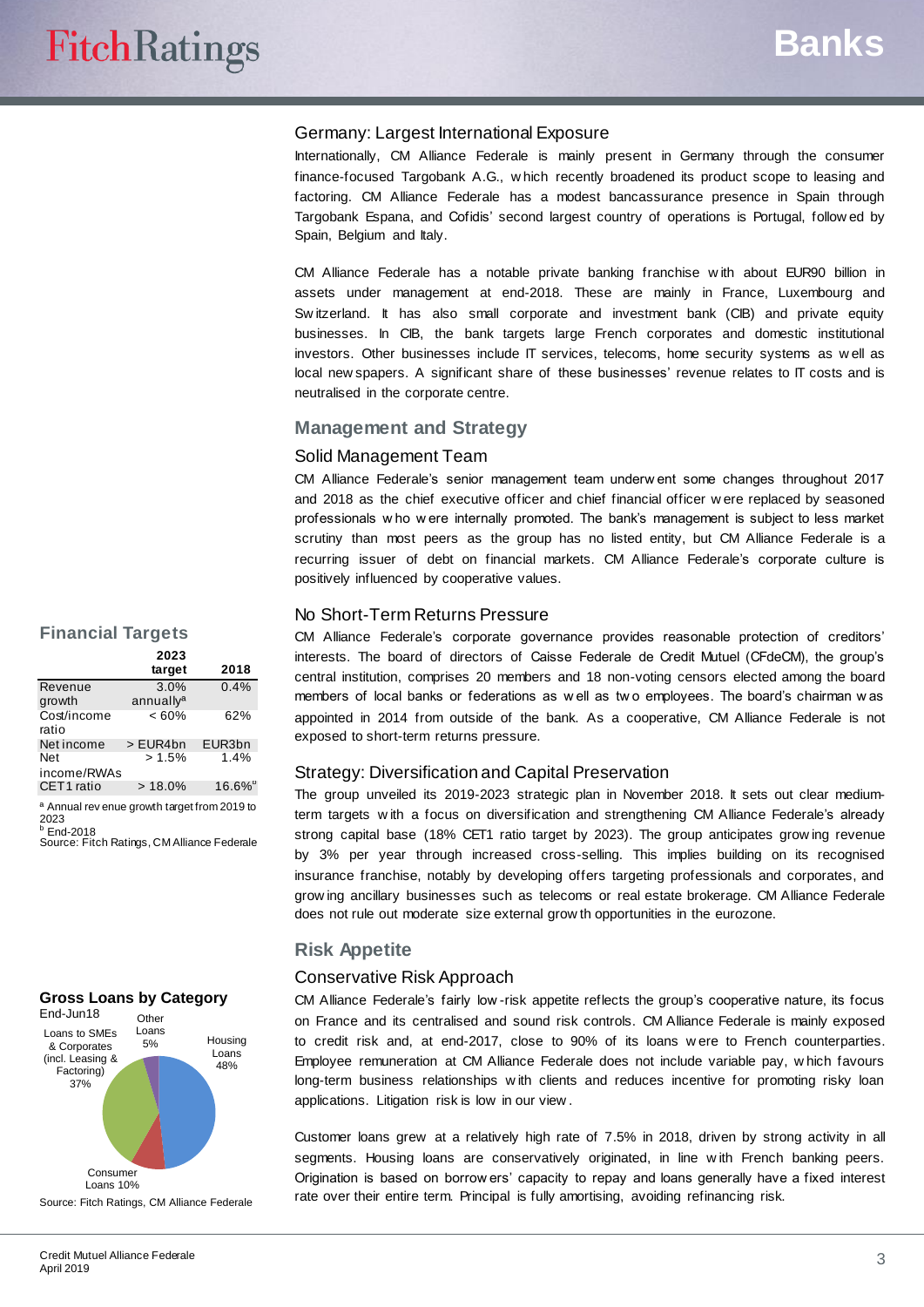Consumer loans are underw ritten either through the CM11 and CIC branch netw orks to existing clients or via specialised lenders. Asset quality has been more robust for loans originated w ithin the branch netw orks but higher margins help compensate the higher risk appetite at Cofidis and Targobank A.G. Like many of its peers, CM Alliance Federale intends to expand in the auto loans segment, w hich is the best-performing consumer loan segment in terms of credit quality.

Corporate lending, including leasing and factoring, is mainly to professionals, SMEs and midcaps. CM Alliance Federale's underw riting standards for this segment are among the most prudent w ithin the French banking sector. Loans to large corporates represent a small percentage of the loan book (2% at end-2017).

CM Alliance Federale's investment policy essentially focuses on highly rated fixed income securities, although small pockets of risk exist, for example in equities.

#### Limited Market Risk

CM Alliance Federale's exposure to market risk from trading activities is limited. Its modest trading book represented about 2% of assets at end-June 2018 and the contribution of markets activities to revenue declined continuously since the financial crisis. The group's value at risk (99% confidence level; one-day holding period; one-year look-back period) w as a low EUR3.9 million at end-2017. CM Alliance Federale's exposure to Level 3 instruments of about EUR5 billion is manageable, representing 17% of the Fitch Core Capital (FCC) at end-June 2018.

Non-trading market risk arises from interest-rate risk in the group's banking book and can, to a large extent, be linked to the portfolio of fixed-rate housing loans as for French peers. CM Alliance Federale manages dow nside risk to its net interest margin using macro-hedges and maintains conservative sensitivity limits. At end-2017, the group calculated that a 100bp parallel upw ard/dow nw ard shift in the yield curve w ould result in an increase/decrease of about 1.4% and -0.2% of revenue, respectively, in the follow ing year.

Interest-rate risk from CM Alliance Federale's insurance activities is mitigated by an ample policyholder participation reserve and a low minimum guaranteed rate on the general account life insurance contracts, in line w ith the French market. Unit-linked life insurance products, on w hich the insurer does not bear investment risk, accounted for 12% of outstanding contracts at end-2017 and their share is grow ing. The acquisition of Nord Europe Assurances in June 2018 contributed to this increase, although this proportion remains below the market average of about 20% at end-2017.

#### **Financial Profile**

#### Asset Quality

#### *Gradually Improving Loan Quality*

CM Alliance Federale's impaired loans/gross loans ratio gradually declined over the past four years and w as 3.1% at end-2018, only slightly above our 3% benchmark for an 'a' range asset quality score for banks operating in France. This reflects the combination of a sound retail and commercial loan book w ith higher risk consumer finance exposures.

Like other French banks, CM Alliance Federale's policy is to keep impaired loans on balance sheet until they are fully resolved, w hich tends to inflate impaired loans ratios. This contrasts w ith some jurisdictions w ith a sw ifter w rite-off policy. The loan-loss allow ance/impaired loans ratio is nevertheless strong at 70% at end-2018. Loan impairment charges are contained and w ere about 20bp of gross loans in 2018, in line w ith the French sector average.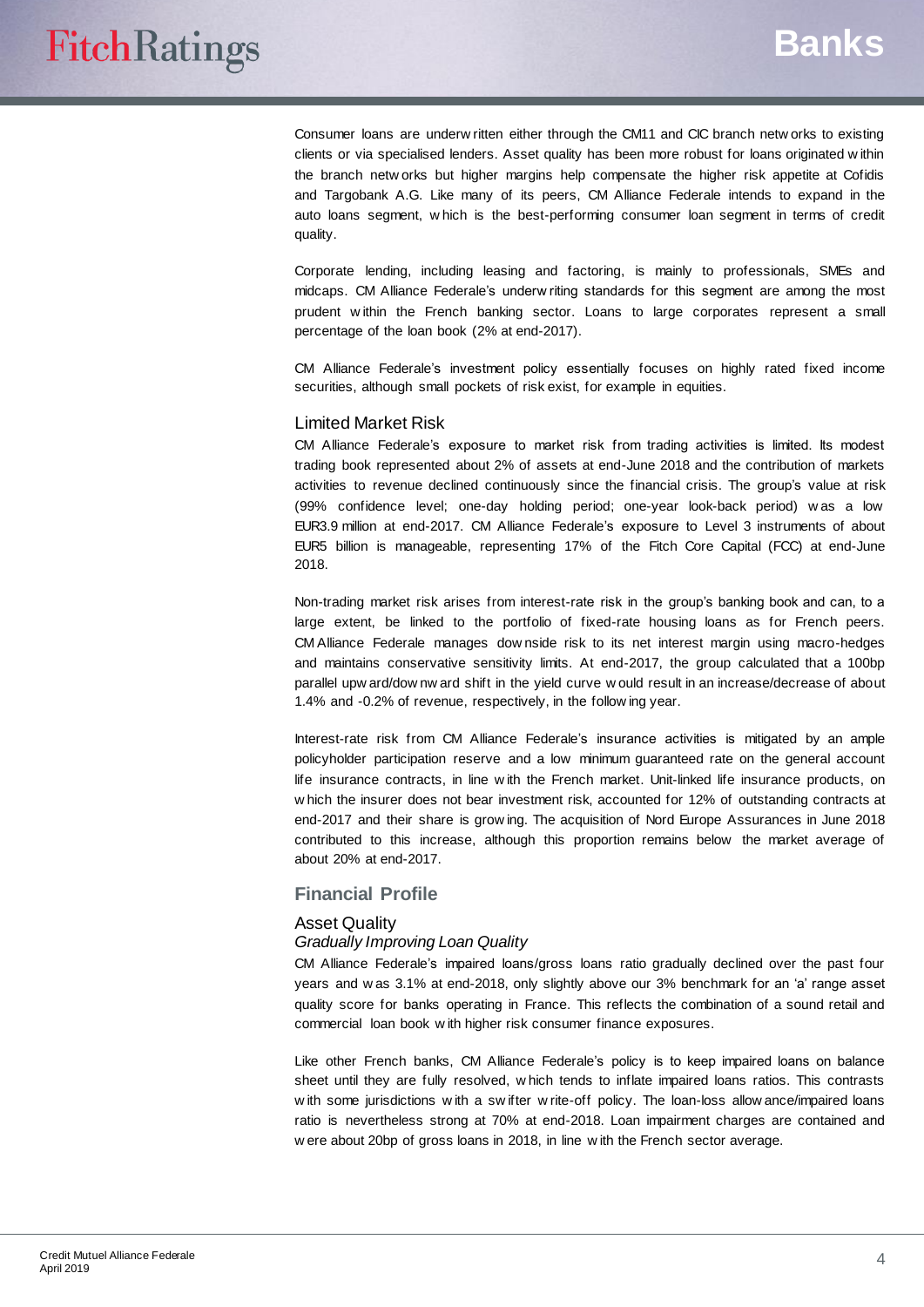# **FitchRatings**

# **Banks**

#### **Note on Charts**

Black dashed lines in the Asset Quality chart and further in the report represent indicative quantitative ranges and corresponding implied scores for Fitch's core financial metrics for banks operating in the environments that Fitch scores in the 'aa' category.

Peer average includes Credit Mutuel Alliance Federale (Viability Rating: a+), Credit Agricole (a+), Groupe BPCE (a+), BNP Paribas S.A. (a+), Societe Generale S.A. (a), La Banque Postale (a-), ING Bank N.V. (a+), Cooperatieve Rabobank U.A. (a+) and Nordea Bank Abp (aa-).

#### (% gross loans) **Asset Quality**



#### **Loan Impairment Charges (LICs)**



About 50% of the group's loan book relates to housing loans originated through CM Alliance Federale's domestic branch netw orks. Fitch does not consider this concentration to be a high risk as housing lending in France is primarily based on debt service coverage. Deterioration in the performance of the housing loans portfolio could come from a significant relaxation of origination criteria and a marked deterioration in France's economic environment. Both scenarios are unlikely. Fitch expects property prices to hold up w ell unless interest rates significantly increase.

Within consumer finance loans (about 10% of customer loans), loans originated through the French branch netw orks are of good quality, in our view. Cofidis' impaired loans and loan impairment charges are elevated, but the net interest margin of around 9% adequately compensates for higher credit risk. Targobank's loan impairment charges are about 50% low er than those of Cofidis.

CM Alliance Federale's corporate loan book (about 40% of customer loans) is of satisfactory quality and has no major individual concentrations. The largest sectoral exposure is real estate (15% of exposure to corporates at end-2017), retail (13%), construction (9%) and industry (7%).

Fixed-income instruments made up about 90% of CM Alliance Federale's EUR45 billion securities and trading portfolio, excluding insurance assets, at end-June 2018. Sovereign bonds (EUR14 billion) represent about 30% of the portfolio. Holdings of peripheral European government bonds w ere EUR1.1 billion or below 5% of FCC at end-June 2018. A total of 10% of the securities portfolio consisted of shares (close to EUR5 billion or 17% of the FCC), split betw een the group's hedged trading book (EUR1 billion), private equity investments (EUR2.5 billion at end-June 2018) and granular long-term holdings, partly unlisted.

### Earnings and Profitability *Resilient Profitability*

CM Alliance Federale is resisting w ell to the low interest-rate environment. This is due to strong loan grow th and the fact that a significant share of revenue comes from non-interest income (above 55% in 1H18), particularly from the life and non-life insurance business.

CM Alliance Federale's cost efficiency is stronger than that of French banking peers at 62% for 2018. In contrast to other French banks, IT systems are fully-integrated and managed by a dedicated subsidiary, Euro-Information. Since January 2018, all CM11 and CIC employees share a common collective labour agreement, w hich w ill allow further mutualisation of central functions.

Operating profit to risk-w eighted assets (RWAs) of above 2% compares w ell w ith large French peers, taking into account a broadly similar RWA density of approximately 30%. CM Alliance Federale does not focus on return on equity, but generates a relatively stable return of about 7%.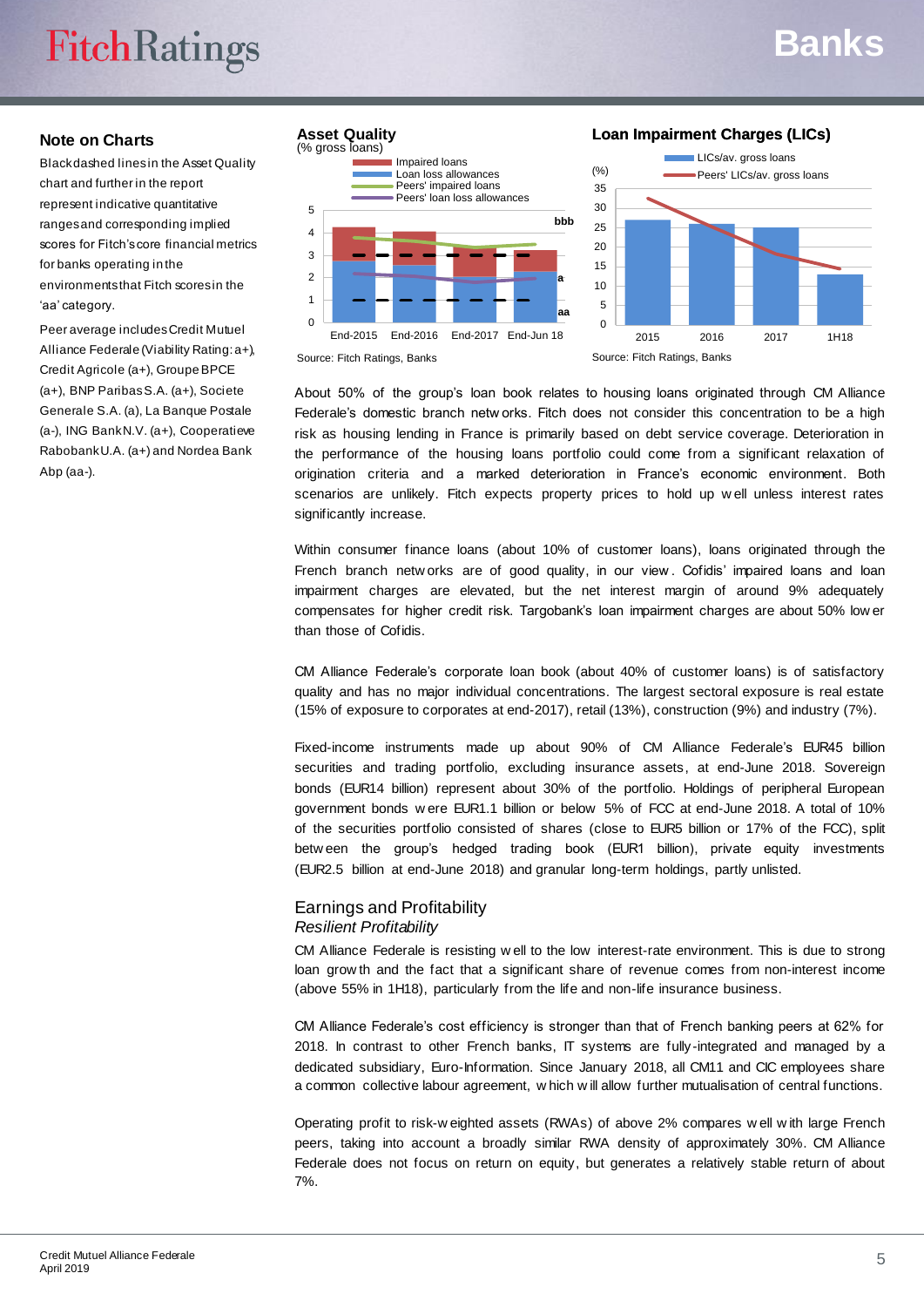# **Banks**

# **FitchRatings**

#### **Operating Profit/ RWAs**



#### **Cost Efficiency**



### Capitalisation and Leverage *Strong Capitalisation*

CM Alliance Federale's fully loaded CET1 ratio increased to 16.6% at end-2018 from 16.5% at end-2017 ow ing to a high level of retained earnings. This is despite the impact of IFRS 9 (-15bp), loan grow th and negative revaluation of assets accounted at fair value through equity in the second part of 2018.

CM Alliance Federale has a low dividend pay-out ratio (about 7% on average over 2014-2017). The remuneration of cooperative shares placed w ith retail customers is capped by law at the three-year average corporate bond yield plus 200bp. No meaningful issuance of cooperative shares took place recently, w hich leaves some leew ay for raising capital if needed.



The group's CET1 and total capital ratios (19.7% on a fully loaded basis) at end-2018 provide ample buffer above the 8.5% and 12% Supervisory Review and Evaluation Process (SREP) requirements expected for 2019, to w hich a 0.25% countercyclical buffer w ill be added for French exposures from July 2019. Regulatory leverage compares w ell w ith that of peers (6.0% ratio at end-2018).

Unreserved impaired loans (including Stage 1 and Stage 2 allow ances) encumbered a fairly modest 12% of FCC at end-June 2018. The Solvency 2 capital requirement of GACM w as also w ell covered at 234% at end-2017. CM Alliance Federale's CET1 ratio benefits from the treatment of GACM under the "Danish compromise", but Fitch estimates this benefit to have a limited impact on the ratio. The FCC ratio w as about 16.2% at end-June 2018 w hen deducting the net asset value of insurance subsidiaries from the FCC and an estimate of insurance RWAs from regulatory RWAs.

Fitch estimates CM Alliance Federale's qualifying junior debt buffer at about 4% of regulatory RWAs at end-June 2018. The bank issued its first non-preferred senior debt notes in March 2019, complementing this buffer for the protection of preferred senior debt.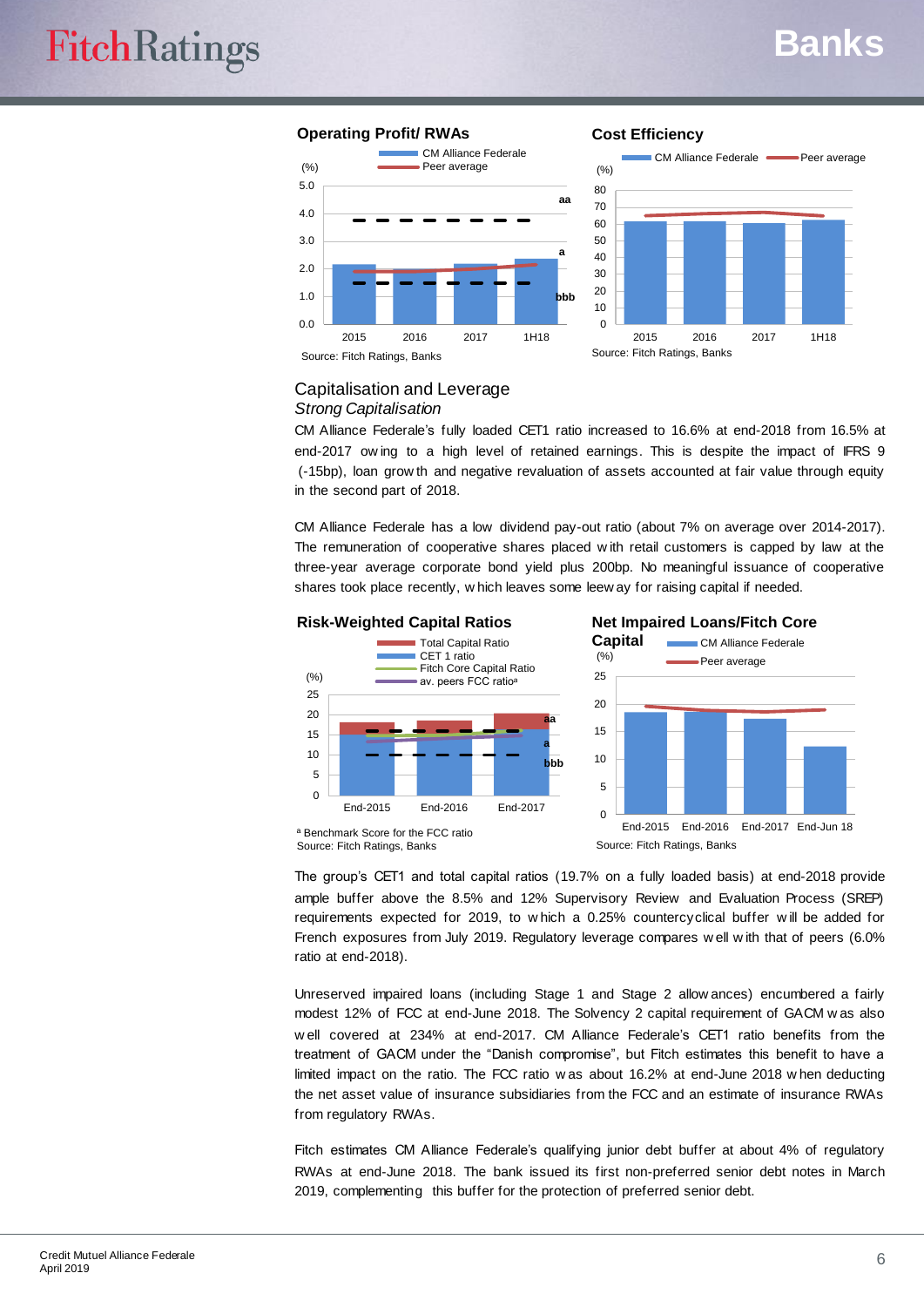## Funding and Liquidity

# *Stable Deposit Base; Good Liquidity Coverage*

CM Alliance Federale benefits from a stable deposit base, originating mostly from the domestic branch netw orks and Targobank A.G. Customer deposits represent about 60% of total funding. The loans/deposits ratio w as about 120% at end-June 2018, slightly higher than that of most French banking peers. This is partly explained by the absence of deposit-collection at the level of Cofidis or the leasing and factoring subsidiaries. A significant volume of deposits is also diverted to life insurance savings.

Customer deposits are complemented by interbank (about 15% of total funding including repos and a EUR10 billion of TLTRO draw ing at end-June 2018) and market funding (about 25%). Short-term w holesale funding represents a manageable portion of about 10% of total funding (about EUR50 billion) and is diversified by currencies. Long-term market funding is secured (covered bonds) and unsecured.



Liquidity management is prudent and centralised at the level of Banque Federative du Credit Mutuel (BFCM). At end-June 2018, the group had a high-quality liquid assets reserve representing 15% of total assets excluding insurance assets. It covered short-term w holesale funding and medium-to-long-term funding maturing w ithin the next 12 months. CM Alliance Federale's average liquidity coverage ratio w as 131% during 2018.

# **Common Ratings for Main Group Entities**

Fitch Ratings has common Viability Ratings (VRs) for CM Alliance Federale, BFCM and CIC. BFCM represents 80% of CM Alliance Federale's consolidated assets at end-2017 (the other 20% relate to the local CM banks). It is the group's main issuing vehicle on the financial markets and it coordinates the group's subsidiaries. CIC is ow ned by BFCM and accounts for about 45% of consolidated assets. It is one of the group's tw o retail and commercial netw orks in France and hosts the group's modest CIB activities.

BFCM and CIC are highly integrated w ithin CM Alliance Federale in terms of management, systems, capital and liquidity. This means that the subsidiaries and group's credit profiles cannot be disentangled.

#### **Debt Ratings**

Senior debt issued by BFCM and CIC is rated in line with their respective Issuer Default Ratings. Preferred and non-preferred senior debt ratings are aligned because the group's buffers of qualifying junior debt and non-preferred senior debt (in combination around 4% of RWAs at end-June 2018) are not sufficient to justify an uplift to the preferred senior debt ratings under our criteria.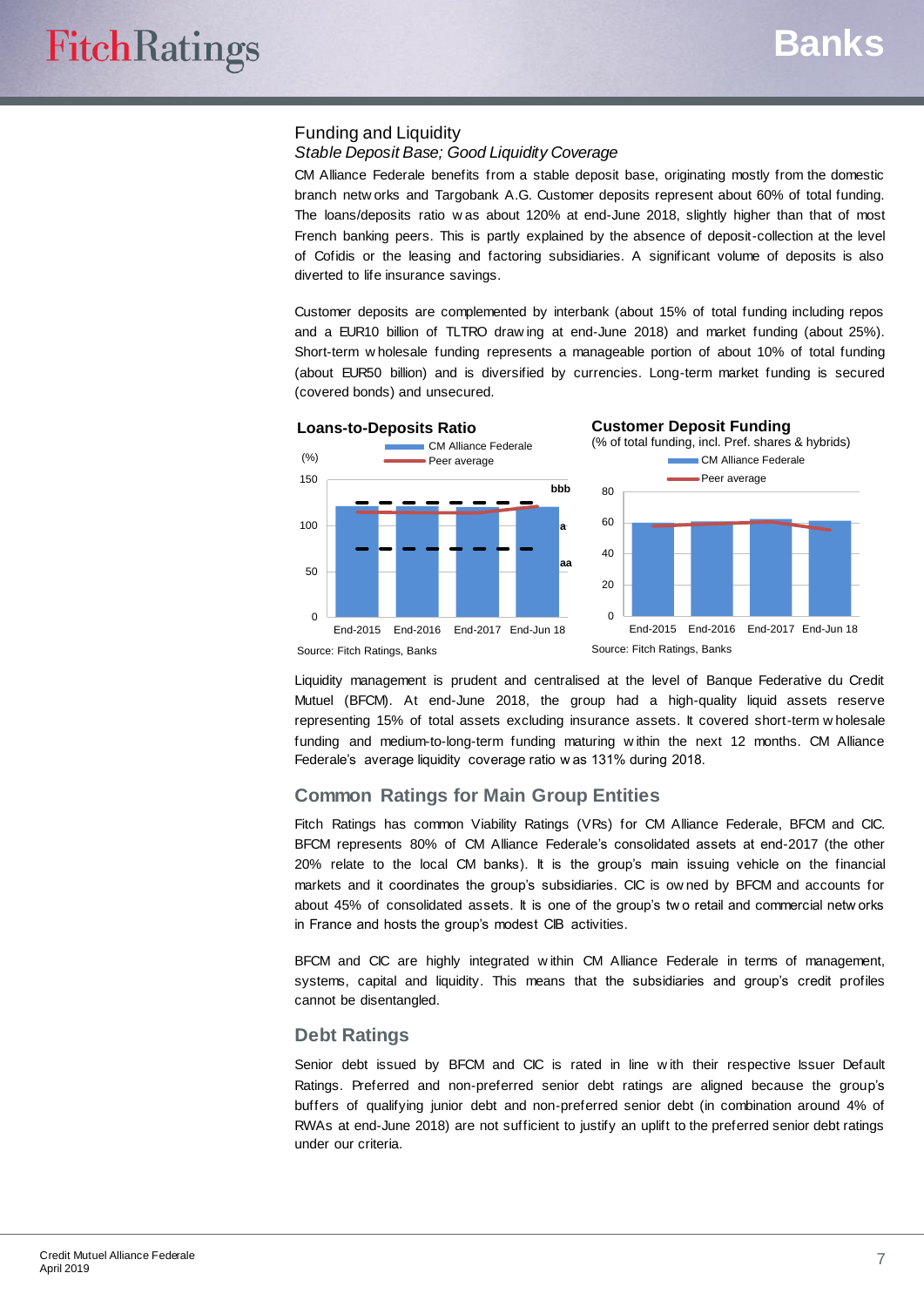Subordinated debt and deeply subordinated debt issued by BFCM are notched dow n from CM Alliance Federale's VR in accordance w ith Fitch's assessment of each instrument's respective non-performance and relative loss severity risk profiles.

We rate subordinated Tier 2 debt one notch below CM Alliance Federale's VR to reflect below average recoveries for this type of debt. Legacy deeply subordinated Tier 1 securities are rated four notches below CM Alliance Federale's VR to reflect the high-loss severity risk of these securities (tw o notches from the VR) as w ell as a higher risk of non-performance (an additional tw o notches) relative to the bank's VR.

#### **Sovereign Support**

CM Alliance Federale, BFCM and CIC's Support Ratings of '5' and Support Rating Floors of 'No Floor' reflect Fitch's view that although possible, sovereign support cannot be relied upon. Legislative, regulatory and policy initiatives, including the implementation of the EU's Bank Recovery and Resolution Directive, have substantially reduced the likelihood of sovereign support for EU commercial banks in general, in our view. This implies that senior creditors w ould probably be required to participate in losses, if necessary, instead of, or ahead of, the bank receiving sovereign support, despite CM's systemic importance.

# **Peer Group - Ratings Navigator Scores**

The scores in this table reflect the mid-points of the key rating factors' ranges published in the individual banks' Ratings Navigators

|                                              |                 |      | <b>Business profile</b>                 |         |                                      |                         | <b>Financial profile</b> |                                         |                                   |                                    |  |  |  |
|----------------------------------------------|-----------------|------|-----------------------------------------|---------|--------------------------------------|-------------------------|--------------------------|-----------------------------------------|-----------------------------------|------------------------------------|--|--|--|
| <b>Name</b>                                  | IDR/<br>Outlook | VR   | Operating<br><b>Environment Profile</b> | Company | Management<br>and<br><b>Strategy</b> | Risk<br><b>Appetite</b> | Asset<br>Quality         | <b>Earnings</b><br>and<br>Profitability | Capitalisation<br>and<br>Leverage | <b>Funding</b><br>and<br>Liquidity |  |  |  |
| <b>Credit Mutuel</b><br>Alliance<br>Federale | $A+$<br>Stable  | $a+$ | aa-                                     | $a+$    | a                                    | $a+$                    | a                        | a                                       | aa-                               | a                                  |  |  |  |
| Cooperatieve<br>RabobankU.A.                 | AA-<br>Stable   | $a+$ | aa-                                     | $a+$    | a                                    | $a+$                    | a                        | $a-$<br>pos                             | a<br>pos                          | $a+$                               |  |  |  |
| <b>ING</b><br>Bank N.V.                      | AA-<br>Stable   | $a+$ | aa-                                     | $a+$    | $a+$                                 | a                       | a                        | a pos                                   | $a+$                              | $a+$                               |  |  |  |
| Nordea<br>Bank Abp                           | AA-<br>Stable   | aa-  | aa-                                     | aa-     | aa-                                  | aa-                     | $a+$                     | $a+$                                    | aa-                               | $a+$                               |  |  |  |
| <b>BNP Paribas</b><br>S.A.                   | $A+$<br>Stable  | $a+$ | aa-                                     | $a+$    | $a+$                                 | a                       | bbb<br>pos               | $a+$                                    | $a -$                             | a                                  |  |  |  |
| Credit Agricole                              | A+<br>Stable    | $a+$ | aa-                                     | aa-     | $a+$                                 | $a+$                    | a                        | $a+$                                    | $a+$<br>pos                       | $a+$                               |  |  |  |
| Groupe BPCE                                  | $A+$<br>Stable  | $a+$ | aa-                                     | $a+$    | $a+$                                 | $a+$                    | $a-$                     | a                                       | $a+$                              | a                                  |  |  |  |
| Societe<br>Generale S.A.                     | A<br>Stable     | a    | aa-                                     | a       | a                                    | a                       | <b>Bbb</b><br>pos        | a                                       | $a-$                              | a                                  |  |  |  |
| La Banque<br>Postale                         | $A -$<br>Stable | $a-$ | aa-                                     | $a -$   | $bbb+$                               | $a -$                   | a                        | $bbb+$                                  | $a -$                             | aa-                                |  |  |  |
|                                              |                 |      |                                         |         |                                      |                         |                          |                                         |                                   |                                    |  |  |  |

Inf luence/importance: Lower Moderate Higher

'pos' stands for Positive Outlook Source: Fitch Ratings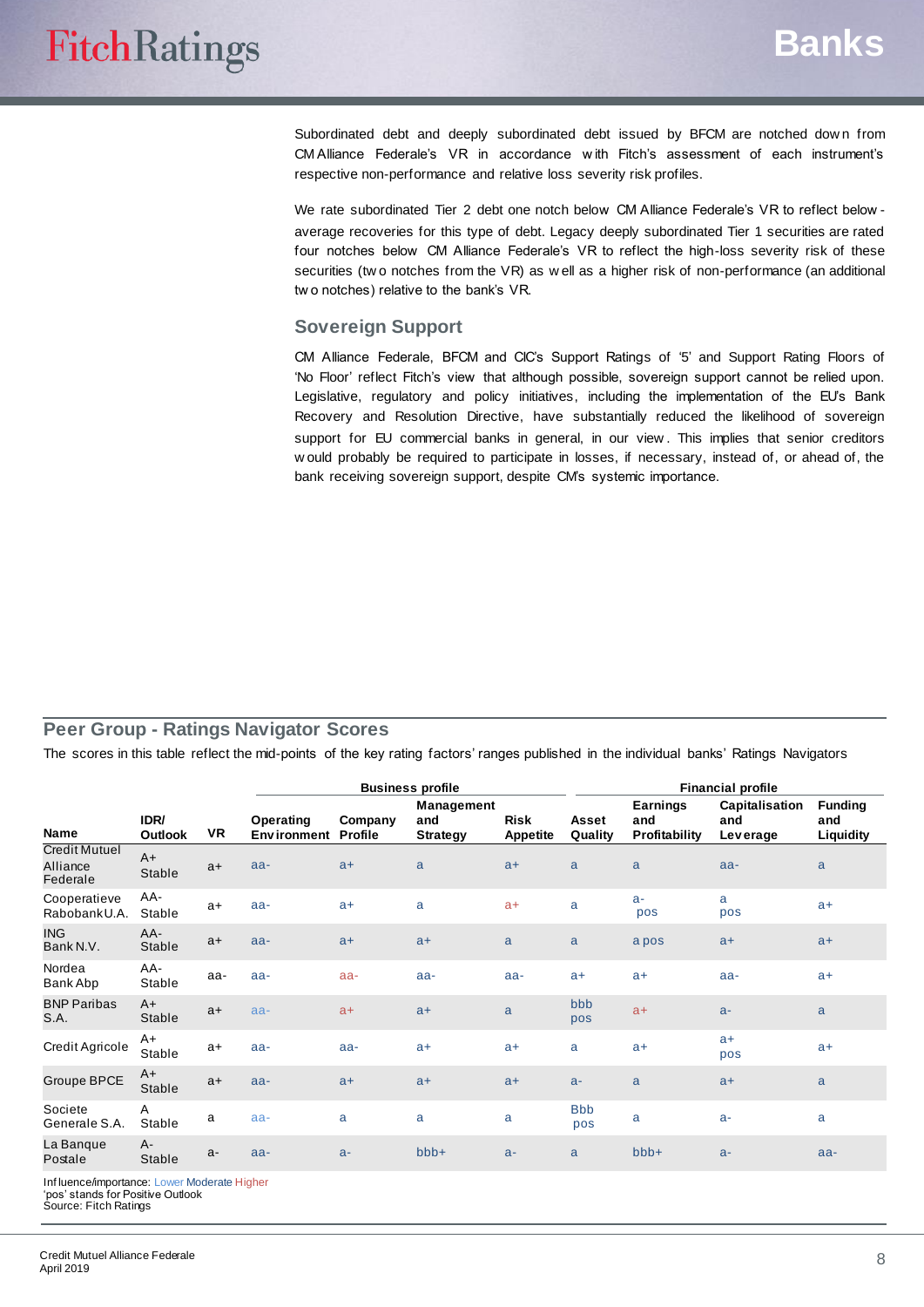### **Appendix: Group Structure**

CM Alliance Federale is composed of close to 1,400 local cooperative banks joined together financially, commercially and legally by a framew ork of mutual cooperation w ith a common strategic focus and brand name. It is not a legal entity. The local banks, ow ned by 4.6 million customers, share ow nership in and are affiliated to CFdeCM, the group's central institution. The historical life insurance company of the group, a cooperative, is also a shareholder of CFdeCM. The local banks and CFdeCM share a collective banking license.

CFdeCM ow ns more than 90% of the share capital of BFCM, w hich holds most of the group's subsidiaries situated outside the cooperative support framew ork.

We assign group ratings to CM Alliance Federale in accordance w ith Annex 4 of our Bank Rating Criteria as CFdeCM and its affiliated local banks are linked by a contractual mutual support mechanism. They publish consolidated accounts and share a common strategy, brand and joint marketing activities. Risk and liquidity management is also centralised. Finally, banking regulators view CFdeCM and its affiliated local banks as one single unit.

Cross-support betw een the local banks and CFdeCM consists in solidarity funds subsidising loss-making members. Annual contributions to the funds are a function of each member's balance sheet and revenue. As a solidarity funds member, CFdeCM can also benefit from the solidarity of the local banks if necessary.

#### Solidarity Mechanism at CM Level

CM Alliance Federale is the largest regional group of CM. The second largest group is Credit Mutuel Arkea (A-/Stable/F2), w hich gathers three federations and betw een 10% and 15% of assets, loans and revenue of CM. Tensions betw een CM Alliance Federale and Credit Mutuel Arkea have existed for a number of years and the latter is follow ing a strategy to become independent from CM.

The remaining four federations (Antilles-Guyane, Maine-Anjou Basse-Normandie, Ocean and Nord Europe) represent less than 10% of CM's assets. In theory these four remaining federations are independent but, in practice, they are relatively close to CM Alliance Federale as they share the same IT systems and product platforms (insurance, leasing and factoring for example).

By law , the central body of CM, Confederation Nationale du Credit Mutuel, is responsible for the solvency and liquidity of its members. In Fitch's view , potential support from other regional groups to CM Alliance Federale is difficult to envisage given its large size. For this reason, Fitch rates CM Alliance Federale on a stand-alone basis.

Conversely, potential support from CM Alliance Federale to other CM group entities does not negatively affect our ratings of CM Alliance Federale as they have a broadly similar financial profile, although other regional groups have a smaller franchise. In the absence of consensus to support a regional group facing difficulties, an internal CM ruling allow s its orderly liquidation, leading the cooperative shares of the latter to absorb losses. This offers additional protection to CM Alliance Federale.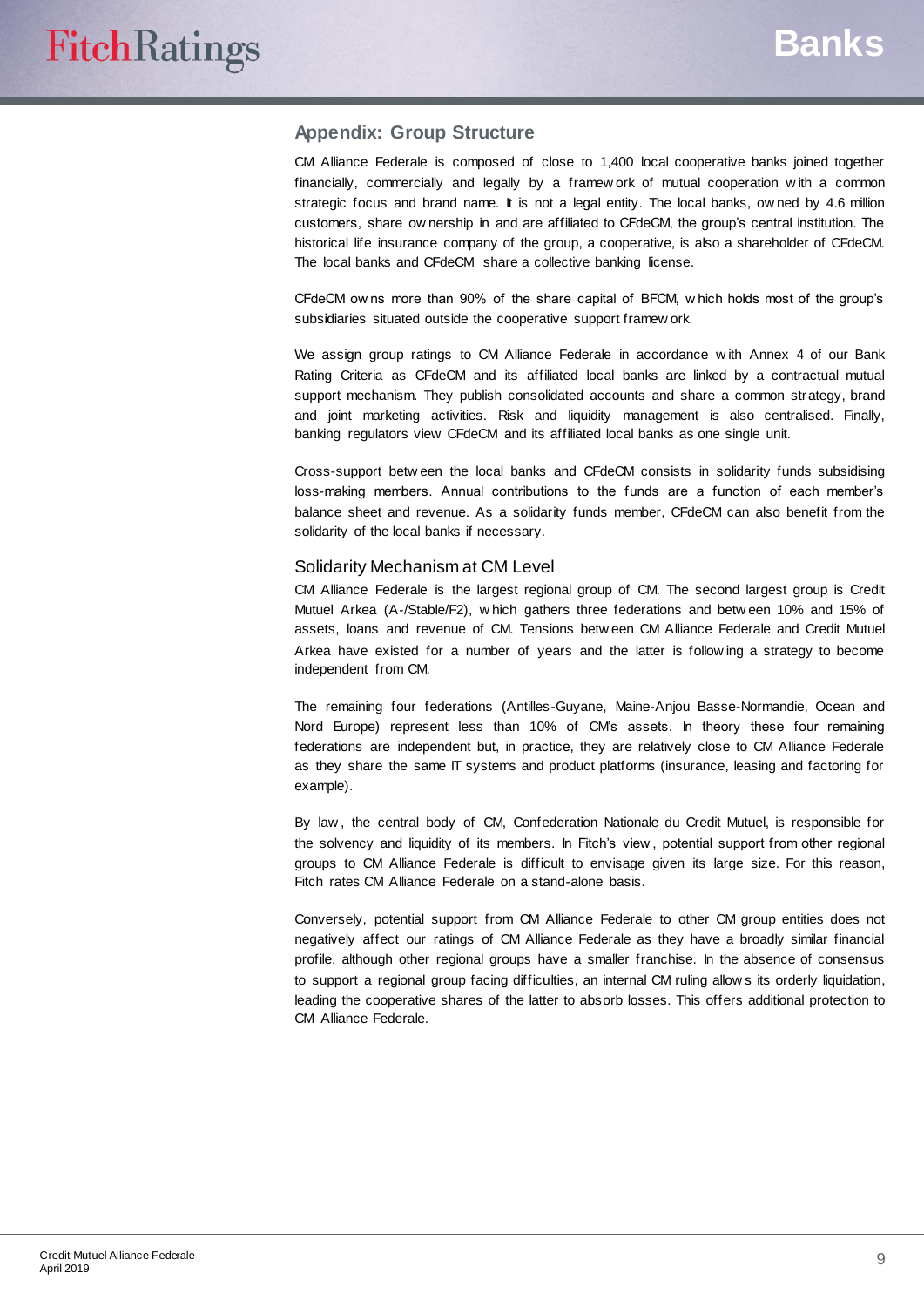#### **Structure Diagram**



Note: this structure diagram differs from CM Alliance Federale's own presentation Source: Fitch Ratings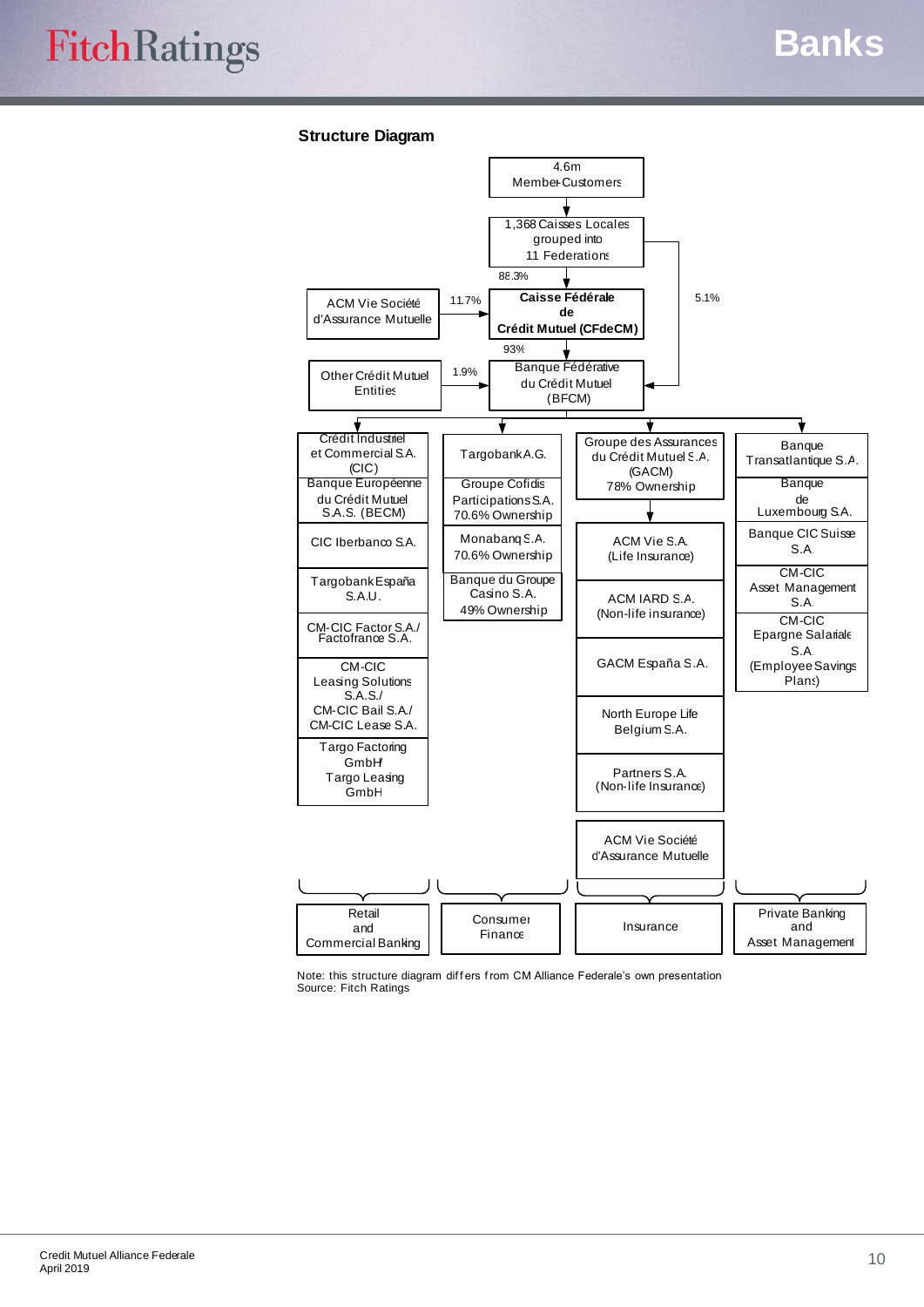# **Credit Mutuel Alliance Federale Income Statement**

|                                                                    |                   | 30 Jun 2018 |                          | 31 Dec 2017        |                          | 31 Dec 2016        |                          | 31 Dec 2015        |               |
|--------------------------------------------------------------------|-------------------|-------------|--------------------------|--------------------|--------------------------|--------------------|--------------------------|--------------------|---------------|
|                                                                    | 6 Months -        | 6 Months -  |                          |                    |                          |                    |                          |                    |               |
|                                                                    | Interim           | Interim     | As % of                  | Year End           | As % of                  | Year End           | As % of                  | Year End           | As % of       |
|                                                                    | <b>USDm</b>       |             | <b>EURm</b> Earning      | <b>EURm</b>        | Earning                  | <b>EURm</b>        | Earning                  | <b>EURm</b>        | Earning       |
|                                                                    | Reviewed -        |             | Assets                   |                    | Assets                   |                    | <b>Assets</b>            |                    | <b>Assets</b> |
|                                                                    | <b>Unqualifie</b> | Reviewed -  |                          | Audited -          |                          | Audited -          |                          | Audited -          |               |
|                                                                    | d                 | Unqualified |                          | <b>Unqualified</b> |                          | <b>Unqualified</b> |                          | <b>Unqualified</b> |               |
|                                                                    |                   |             |                          |                    |                          |                    |                          |                    |               |
| 1. Interest Income on Loans                                        | 7.455.1           | 6.436.0     | 2.24                     | 12.038.0           | 2.24                     | 12.360.0           | 2.36                     | 12.587.0           | 2.36          |
| 2. Other Interest Income                                           | 1,840.6           | 1,589.0     | 0.55                     | 3,585.0            | 0.67                     | 2,693.0            | 0.51                     | 3,217.0            | 0.60          |
| 3. Dividend Income                                                 | 24.3              | 21.0        | 0.01                     | 129.0              | 0.02                     | 106.0              | 0.02                     | 93.0               | 0.02          |
| 4. Gross Interest and Dividend Income                              | 9,320.1           | 8,046.0     | 2.80                     | 15,752.0           | 2.93                     | 15,159.0           | 2.90                     | 15,897.0           | 2.98          |
| 5. Interest Expense on Customer Deposits                           | 3,194.7           | 2,758.0     | 0.96                     | 4,768.0            | 0.89                     | 5,001.0            | 0.96                     | 5,248.0            | 0.98          |
| 6. Other Interest Expense                                          | 2,541.4           | 2,194.0     | 0.76                     | 5,142.0            | 0.96                     | 4,500.0            | 0.86                     | 4,995.0            | 0.93          |
| 7. Total Interest Expense                                          | 5,736.1           | 4,952.0     | 1.72                     | 9,910.0            | 1.84                     | 9,501.0            | 1.82                     | 10,243.0           | 1.92          |
| 8. Net Interest Income                                             | 3,583.9           | 3,094.0     | 1.08                     | 5,842.0            | 1.09                     | 5,658.0            | 1.08                     | 5,654.0            | 1.06          |
| 9. Net Fees and Commissions                                        | 2,017.8           | 1,742.0     | 0.61                     | 3,511.0            | 0.65                     | 3,256.0            | 0.62                     | 3,157.0            | 0.59          |
| 10. Net Gains (Losses) on Trading and Derivatives                  | 340.6             | 294.0       | 0.10                     | 441.0              | 0.08                     | 552.0              | 0.11                     | 526.0              | 0.10          |
| 11. Net Gains (Losses) on Assets and Liabilities at FV             | 44.0              | 38.0        | 0.01                     | 444.0              | 0.08                     | 368.0              | 0.07                     | 172.0              | 0.03          |
| 12. Net Gains (Losses) on Other Securities                         | 63.7              | 55.0        | 0.02                     | 245.0              | 0.05                     | 583.0              | 0.11                     | 334.0              | 0.06          |
| 13. Net Insurance Income                                           | 1,582.3           | 1,366.0     | 0.48                     | 2,514.0            | 0.47                     | 2,168.0            | 0.41                     | 2,246.0            | 0.42          |
| 14. Other Operating Income                                         | 572.2             | 494.0       | 0.17                     | 1,012.0            | 0.19                     | 716.0              | 0.14                     | 756.0              | 0.14          |
| 15. Total Non-Interest Operating Income                            | 4,620.6           | 3,989.0     | 1.39                     | 8,167.0            | 1.52                     | 7,643.0            | 1.46                     | 7,191.0            | 1.35          |
| 16. Total Operating Income                                         | 8,204.6           | 7,083.0     | 2.47                     | 14,009.0           | 2.61                     | 13,301.0           | 2.54                     | 12,845.0           | 2.40          |
| 17. Personnel Expenses                                             | 2,914.4           | 2,516.0     | 0.88                     | 4,856.0            | 0.90                     | 4,709.0            | 0.90                     | 4,639.0            | 0.87          |
| 18. Other Operating Expenses                                       | 2,207.8           | 1,906.0     | 0.66                     | 3,602.0            | 0.67                     | 3,493.0            | 0.67                     | 3,268.0            | 0.61          |
| 19. Total Non-Interest Expenses                                    | 5,122.2           | 4,422.0     | 1.54                     | 8,458.0            | 1.57                     | 8,202.0            | 1.57                     | 7,907.0            | 1.48          |
| 20. Equity-accounted Profit/ Loss - Operating                      | 68.3              | 59.0        | 0.02                     | (334.0)            | (0.06)                   | (136.0)            | (0.03)                   | 42.0               | 0.01          |
| 21. Pre-Impairment Operating Profit                                | 3,150.7           | 2,720.0     | 0.95                     | 5,217.0            | 0.97                     | 4,963.0            | 0.95                     | 4,980.0            | 0.93          |
| 22. Loan Impairment Charge                                         | 252.5             | 218.0       | 0.08                     | 861.0              | 0.16                     | 825.0              | 0.16                     | 814.0              | 0.15          |
| 23. Securities and Other Credit Impairment Charges                 | 154.1             | 133.0       | 0.05                     | 10.0               | 0.00                     | 1.0                | 0.00                     | (11.0)             | (0.00)        |
| 24. Operating Profit                                               | 2,744.1           | 2,369.0     | 0.82                     | 4,346.0            | 0.81                     | 4,137.0            | 0.79                     | 4,177.0            | 0.78          |
| 25. Equity-accounted Profit/ Loss - Non-operating                  | n.a.              | n.a.        | $\overline{\phantom{a}}$ | n.a.               | $\overline{\phantom{a}}$ | n.a.               | $\overline{\phantom{a}}$ | n.a.               |               |
| 26. Goodwill Impairment                                            | 0.0               | 0.0         | 0.00                     | 15.0               | 0.00                     | 187.0              | 0.04                     | 90.0               | 0.02          |
| 27. Non-recurring Income                                           | 10.4              | 9.0         | 0.00                     | 3.0                | 0.00                     | 13.0               | 0.00                     | 0.0                | 0.00          |
| 28. Non-recurring Expense                                          | 0.0               | 0.0         | 0.00                     | 0.0                | 0.00                     | 0.0                | 0.00                     | 16.0               | 0.00          |
| 29. Change in Fair Value of Own Debt                               | n.a.              | n.a.        | $\overline{a}$           | n.a.               | ÷.                       | n.a.               | $\sim$                   | n.a.               |               |
| 30. Other Non-operating Income and Expenses                        | n.a.              | n.a.        | $\overline{\phantom{a}}$ | n.a.               | $\overline{\phantom{a}}$ | 0.0                | 0.00                     | 1.0                | 0.00          |
| 31. Pre-tax Profit                                                 | 2,754.5           | 2,378.0     | 0.83                     | 4,334.0            | 0.81                     | 3,963.0            | 0.76                     | 4,072.0            | 0.76          |
| 32. Tax expense                                                    | 961.4             | 830.0       | 0.29                     | 1,929.0            | 0.36                     | 1,383.0            | 0.26                     | 1,539.0            | 0.29          |
| 33. Profit/Loss from Discontinued Operations                       | 0.0               | 0.0         | 0.00                     | 22.0               | 0.00                     | 44.0               | 0.01                     | (23.0)             | (0.00)        |
| 34. Net Income                                                     | 1,793.1           | 1,548.0     | 0.54                     | 2,427.0            | 0.45                     | 2,624.0            | 0.50                     | 2,510.0            | 0.47          |
| 35. Change in Value of AFS Investments                             | 75.3              | 65.0        | 0.02                     | 94.0               | 0.02                     | (51.0)             | (0.01)                   | 161.0              | 0.03          |
| 36. Revaluation of Fixed Assets                                    | n.a.              | n.a.        | $\blacksquare$           | n.a.               | ÷,                       | n.a.               |                          | n.a.               |               |
| 37. Currency Translation Differences                               | 31.3              | 27.0        | 0.01                     | (109.0)            | (0.02)                   | (63.0)             | (0.01)                   | 79.0               | 0.01          |
| 38. Remaining OCI Gains/(losses)                                   | (19.7)            | (17.0)      | (0.01)                   | 55.0               | 0.01                     | (109.0)            | (0.02)                   | 60.0               | 0.01          |
| 39. Fitch Comprehensive Income                                     | 1,880.0           | 1,623.0     | 0.56                     | 2,467.0            | 0.46                     | 2,401.0            | 0.46                     | 2,810.0            | 0.53          |
| 40. Memo: Profit Allocation to Non-controlling Interests           | 177.2             | 153.0       | 0.05                     | 219.0              | 0.04                     | 214.0              | 0.04                     | 256.0              | 0.05          |
| 41. Memo: Net Income after Allocation to Non-controlling Interests | 1,615.9           | 1,395.0     | 0.49                     | 2,208.0            | 0.41                     | 2,410.0            | 0.46                     | 2,254.0            | 0.42          |
| 42. Memo: Common Dividends Relating to the Period                  | n.a.              | n.a.        | $\overline{a}$           | 159.0              | 0.03                     | 127.0              | 0.02                     | 178.0              | 0.03          |
| 43. Memo: Preferred Dividends and Interest on Hybrid Capital       | n.a.              | n.a.        |                          | n.a.               |                          | n.a.               |                          | n.a.               |               |
| Accounted for as Equity Related to the Period                      |                   |             |                          |                    |                          |                    |                          |                    |               |
|                                                                    |                   |             |                          |                    |                          |                    |                          |                    |               |

Exchange rate

USD1 = EUR0.8633 USD1 = EUR0.83382 USD1 = EUR0.9487 USD1 = EUR0.9185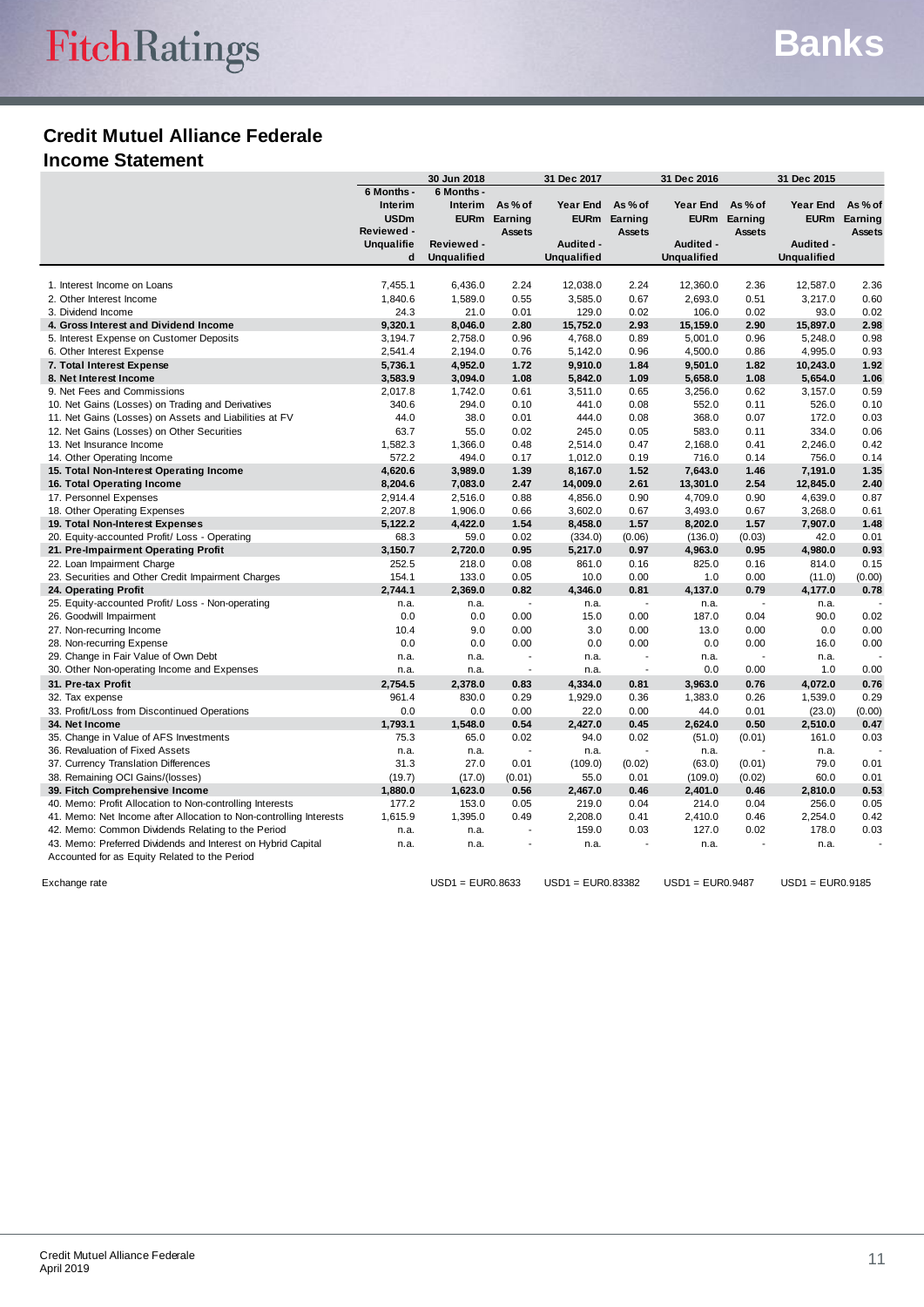# **Credit Mutuel Alliance Federale**

**Balance Sheet**

|                                                                              | 30 Jun 2018           |                       | 31 Dec 2017              |                       |                        | 31 Dec 2016           |                          | 31 Dec 2015           |                          |
|------------------------------------------------------------------------------|-----------------------|-----------------------|--------------------------|-----------------------|------------------------|-----------------------|--------------------------|-----------------------|--------------------------|
|                                                                              | 6 Months -<br>Interim | 6 Months -<br>Interim | As % of                  | Year End              | As % of                | Year End              | As % of                  | Year End              | As % of                  |
|                                                                              | <b>USDm</b>           | <b>EURm</b>           | Assets                   | <b>EURm</b>           | Assets                 | <b>EURm</b>           | Assets                   | <b>EURm</b>           | Assets                   |
| <b>Assets</b>                                                                |                       |                       |                          |                       |                        |                       |                          |                       |                          |
| A. Loans                                                                     |                       |                       |                          |                       |                        |                       |                          |                       |                          |
| 1. Residential Mortgage Loans<br>2. Other Mortgage Loans                     | 200,212.0<br>n.a.     | 172,843.0<br>n.a.     | 26.10                    | 167,715.0<br>n.a.     | 27.09                  | 161,287.0<br>n.a.     | 26.45                    | 155,910.0<br>n.a.     | 27.31                    |
| 3. Other Consumer/ Retail Loans                                              | n.a.                  | n.a.                  | ÷,                       | n.a.                  | ÷,                     | n.a.                  | $\sim$                   | n.a.                  |                          |
| 4. Corporate & Commercial Loans                                              | 0.0                   | 0.0                   | 0.00                     | 0.0                   | 0.00                   | 0.0                   | 0.00                     | 0.0                   | 0.00                     |
| 5. Other Loans<br>6. Less: Loan Loss Allowances                              | 211,252.2<br>9,321.2  | 182,374.0<br>8,047.0  | 27.53<br>1.21            | 177,028.0<br>7,016.0  | 28.59<br>1.13          | 170,932.0<br>8,492.0  | 28.03<br>1.39            | 149,683.0<br>8,380.0  | 26.22<br>1.47            |
| 7. Net Loans                                                                 | 402,142.9             | 347,170.0             | 52.42                    | 337,727.0             | 54.54                  | 323,727.0             | 53.09                    | 297,213.0             | 52.06                    |
| 8. Gross Loans                                                               | 411,464.1             | 355,217.0             | 53.63                    | 344,743.0             | 55.68                  | 332,219.0             | 54.48                    | 305,593.0             | 53.53                    |
| 9. Memo: Impaired Loans included above                                       | 13,309.4              | 11,490.0              | 1.73<br>0.95             | 11,755.0              | 1.90                   | 13,473.0              | 2.21                     | 12,981.0              | 2.27                     |
| 10. Memo: Specific Loan Loss Allowances<br><b>B. Other Earning Assets</b>    | 7,288.3               | 6,292.0               |                          | 6,304.0               | 1.02                   | 7,781.0               | 1.28                     | 7,723.0               | 1.35                     |
| 1. Loans and Advances to Banks                                               | 41,605.5              | 35,918.0              | 5.42                     | 28,263.0              | 4.56                   | 28,644.0              | 4.70                     | 62,751.0              | 10.99                    |
| 2. Reverse Repos and Securities Borrowing                                    | 23,740.3              | 20,495.0              | 3.09                     | 16,561.0              | 2.67                   | 15,281.0              | 2.51                     | 14,422.0              | 2.53                     |
| 3. Derivatives<br>4. Trading Securities and at FV through Income             | 8,109.6<br>18,110.7   | 7,001.0<br>15,635.0   | 1.06<br>2.36             | 6,698.0<br>11,506.0   | 1.08<br>1.86           | 9,024.0<br>10,124.0   | 1.48<br>1.66             | 8,997.0<br>11,714.0   | 1.58<br>2.05             |
| 5. Securities at FV through OCI / Available for Sale                         | 30,398.5              | 26,243.0              | 3.96                     | 30,657.0              | 4.95                   | 33,935.0              | 5.57                     | 41,169.0              | 7.21                     |
| 6. Securities at Amortised Cost / Held to Maturity                           | 3,707.9               | 3,201.0               | 0.48                     | 20.0                  | 0.00                   | 12.0                  | 0.00                     | 600.0                 | 0.11                     |
| 7. Other Securities                                                          | n.a.                  | n.a.                  | J.                       | n.a.                  | ä,                     | n.a.                  | $\sim$                   | n.a.                  | ۰.                       |
| 8. Total Securities<br>9. Memo: Government Securities included Above         | 52,217.1<br>16,266.7  | 45,079.0<br>14,043.0  | 6.81<br>2.12             | 42,183.0<br>14,159.0  | 6.81<br>2.29           | 44,071.0<br>16,569.0  | 7.23<br>2.72             | 53,483.0<br>25,979.0  | 9.37<br>4.55             |
| 10. Memo: Total Securities Pledged                                           | n.a.                  | n.a.                  | ÷,                       | n.a.                  | ÷,                     | n.a.                  | $\sim$                   | n.a.                  | $\overline{\phantom{a}}$ |
| 11. Equity Investments in Associates                                         | 1,818.6               | 1,570.0               | 0.24                     | 1,744.0               | 0.28                   | 1,973.0               | 0.32                     | 2,427.0               | 0.43                     |
| 12. Investments in Property                                                  | 84.6                  | 73.0                  | 0.01                     | 2,816.0               | 0.45                   | 1,961.0               | 0.32                     | 1,891.0               | 0.33                     |
| 13. Insurance Assets                                                         | 141,335.6             | 122,015.0             | 18.42                    | 101,184.0             | 16.34                  | 98,243.0              | 16.11                    | 93,043.0              | 16.30                    |
| 14. Other Earning Assets<br>15. Total Earning Assets                         | 0.0<br>671,054.1      | 0.0<br>579,321.0      | 0.00<br>87.47            | 0.0<br>537,176.0      | 0.00<br>86.75          | 0.0<br>522,924.0      | 0.00<br>85.76            | 0.0<br>534,227.0      | 0.00<br>93.58            |
| C. Non-Earning Assets                                                        |                       |                       |                          |                       |                        |                       |                          |                       |                          |
| 1. Cash and Due From Banks                                                   | 71,753.7              | 61,945.0              | 9.35                     | 57,049.0              | 9.21                   | 61,044.0              | 10.01                    | 11,078.0              | 1.94                     |
| 2. Memo: Mandatory Reserves included above                                   | 3,025.6               | 2,612.0               | 0.39<br>J.               | 2,465.0               | 0.40<br>ä,             | 2,317.0               | 0.38                     | 1,988.0               | 0.35                     |
| 3. Foreclosed Assets<br>4. Fixed Assets                                      | n.a.<br>3,397.4       | n.a.<br>2,933.0       | 0.44                     | n.a.<br>2,969.0       | 0.48                   | n.a.<br>2,942.0       | 0.48                     | n.a.<br>2,914.0       | 0.51                     |
| 5. Goodwill                                                                  | 4,775.9               | 4,123.0               | 0.62                     | 4,118.0               | 0.67                   | 4,157.0               | 0.68                     | 4,001.0               | 0.70                     |
| 6. Other Intangibles                                                         | 819.0                 | 707.0                 | 0.11                     | 690.0                 | 0.11                   | 686.0                 | 0.11                     | 815.0                 | 0.14                     |
| 7. Current Tax Assets                                                        | 1,715.5               | 1,481.0               | 0.22                     | 1,832.0               | 0.30                   | 1,590.0               | 0.26                     | 1,105.0               | 0.19                     |
| 8. Deferred Tax Assets<br>9. Discontinued Operations                         | 1,785.0<br>1,024.0    | 1,541.0<br>884.0      | 0.23<br>0.13             | 1,255.0<br>119.0      | 0.20<br>0.02           | 1,293.0<br>n.a.       | 0.21                     | 1,267.0<br>116.0      | 0.22<br>0.02             |
| 10. Other Assets                                                             | 10,897.7              | 9,408.0               | 1.42                     | 13,991.0              | 2.26                   | 15,120.0              | 2.48                     | 15,330.0              | 2.69                     |
| 11. Total Assets                                                             | 767,222.3             | 662,343.0             | 100.00                   | 619,199.0             | 100.00                 | 609,756.0             | 100.00                   | 570,853.0             | 100.00                   |
| <b>Liabilities and Equity</b>                                                |                       |                       |                          |                       |                        |                       |                          |                       |                          |
| D. Interest-Bearing Liabilities                                              |                       |                       |                          |                       |                        |                       |                          |                       |                          |
| 1. Total Customer Deposits                                                   | 341, 175.7            | 294,537.0             | 44.47                    | 286,515.0             | 46.27<br>4.02          | 274,690.0             | 45.05                    | 251,831.0             | 44.11                    |
| 2. Deposits from Banks<br>3. Repos and Securities Lending                    | 30,157.5<br>40,850.2  | 26,035.0<br>35,266.0  | 3.93<br>5.32             | 24,915.0<br>25,648.0  | 4.14                   | 28,844.0<br>27,437.0  | 4.73<br>4.50             | 26,378.0<br>26,411.0  | 4.62<br>4.63             |
| 4. Commercial Paper and Short-term Borrowings                                | 65,437.3              | 56,492.0              | 8.53                     | 55,752.0              | 9.00                   | 61,855.0              | 10.14                    | 51,477.0              | 9.02                     |
| 5. Customer Deposits and Short-term Funding                                  | 477,620.8             | 412,330.0             | 62.25                    | 392,830.0             | 63.44                  | 392,826.0             | 64.42                    | 356,097.0             | 62.38                    |
| 6. Senior Unsecured Debt                                                     | 67,023.1              | 57,861.0              | 8.74<br>1.09             | 56,679.0              | 9.15<br>1.08           | 50,603.0<br>5,696.0   | 8.30                     | 53,919.0              | 9.45<br>0.84             |
| 7. Subordinated Borrowing<br>8. Covered Bonds                                | 8,394.5<br>n.a.       | 7,247.0<br>n.a.       | ÷,                       | 6,711.0<br>n.a.       | ÷,                     | n.a.                  | 0.93<br>$\sim$           | 4,805.0<br>n.a.       |                          |
| 9. Other Long-term Funding                                                   | n.a.                  | n.a.                  | ÷,                       | n.a.                  | $\sim$                 | n.a.                  | $\sim$                   | n.a.                  |                          |
| 10. Total LT Funding                                                         | 75,417.6              | 65,108.0              | 9.83                     | 63,390.0              | 10.24                  | 56,299.0              | 9.23                     | 58,724.0              | 10.29                    |
| 11. Memo: o/w matures in less than 1 year                                    | n.a.<br>3,138.0       | n.a.<br>2,709.0       | ٠<br>0.41                | n.a.<br>2,208.0       | $\blacksquare$<br>0.36 | n.a.<br>1,915.0       | 0.31                     | n.a.<br>3,034.0       | 0.53                     |
| 12. Trading Liabilities<br>13. Total Funding                                 | 556,176.3             | 480,147.0             | 72.49                    | 458,428.0             | 74.04                  | 451,040.0             | 73.97                    | 417,855.0             | 73.20                    |
| 14. Derivatives                                                              | 7,018.4               | 6,059.0               | 0.91                     | 5,978.0               | 0.97                   | 8,236.0               | 1.35                     | 8,405.0               | 1.47                     |
| 15. Total Funding and Derivatives                                            | 563,194.7             | 486,206.0             | 73.41                    | 464,406.0             | 75.00                  | 459,276.0             | 75.32                    | 426,260.0             | 74.67                    |
| E. Non-Interest Bearing Liabilities<br>1. Fair Value Portion of Debt         | n.a.                  | n.a.                  | $\overline{\phantom{a}}$ | n.a.                  | $\blacksquare$         | n.a.                  | $\sim$                   | n.a.                  |                          |
| 2. Credit impairment reserves                                                | n.a.                  | n.a.                  | ÷,                       | n.a.                  | $\blacksquare$         | n.a.                  | $\overline{\phantom{a}}$ | n.a.                  |                          |
| 3. Reserves for Pensions and Other                                           | 3,740.3               | 3,229.0               | 0.49                     | 3,041.0               | 0.49                   | 2,835.0               | 0.46                     | 2,405.0               | 0.42                     |
| 4. Current Tax Liabilities<br>5. Deferred Tax Liabilities                    | 958.0                 | 827.0                 | 0.12                     | 831.0                 | 0.13                   | 764.0<br>1,268.0      | 0.13                     | 620.0<br>1,100.0      | 0.11<br>0.19             |
| 6. Other Deferred Liabilities                                                | 1,379.6<br>n.a.       | 1,191.0<br>n.a.       | 0.18                     | 1,273.0<br>n.a.       | 0.21<br>÷,             | 0.0                   | 0.21<br>0.00             | 0.0                   | 0.00                     |
| 7. Discontinued Operations                                                   | 866.4                 | 748.0                 | 0.11                     | 14.0                  | 0.00                   | n.a.                  |                          | 130.0                 | 0.02                     |
| 8. Insurance Liabilities                                                     | 133,989.3             | 115,673.0             | 17.46                    | 96,626.0              | 15.60                  | 93,597.0              | 15.35                    | 88,892.0              | 15.57                    |
| 9. Other Liabilities<br>10. Total Liabilities                                | 12,676.9<br>716,805.3 | 10,944.0<br>618,818.0 | 1.65<br>93.43            | 11,004.0<br>577,195.0 | 1.78<br>93.22          | 11,415.0<br>569,155.0 | 1.87<br>93.34            | 13,030.0<br>532,437.0 | 2.28<br>93.27            |
| F. Hybrid Capital                                                            |                       |                       |                          |                       |                        |                       |                          |                       |                          |
| 1. Pref. Shares and Hybrid Capital accounted for as Debt                     | 1,161.8               | 1,003.0               | 0.15                     | 1,014.0               | 0.16                   | 1,014.0               | 0.17                     | 1,283.0               | 0.22                     |
| 2. Pref. Shares and Hybrid Capital accounted for as Equity                   | 0.0                   | 0.0                   | 0.00                     | 0.0                   | 0.00                   | n.a.                  | $\overline{\phantom{a}}$ | n.a.                  | $\overline{\phantom{a}}$ |
| G. Equity<br>1. Common Equity                                                | 44,534.9              | 38,447.0              | 5.80                     | 37,254.0              | 6.02                   | 35,179.0              | 5.77                     | 32,765.0              | 5.74                     |
| 2. Non-controlling Interest                                                  | 3,731.0               | 3,221.0               | 0.49                     | 2,390.0               | 0.39                   | 3,113.0               | 0.51                     | 2,825.0               | 0.49                     |
| 3. Securities Revaluation Reserves                                           | 1,292.7               | 1,116.0               | 0.17                     | 1,670.0               | 0.27                   | 1,532.0               | 0.25                     | 1,616.0               | 0.28                     |
| 4. Foreign Exchange Revaluation Reserves                                     | (27.8)                | (24.0)                | (0.00)                   | (55.0)                | (0.01)                 | 84.0                  | 0.01                     | 143.0                 | 0.03                     |
| 5. Fixed Asset Revaluations and Other Accumulated OCI<br>6. Total Equity     | (275.7)<br>49,255.2   | (238.0)<br>42,522.0   | (0.04)<br>6.42           | (269.0)<br>40,990.0   | (0.04)<br>6.62         | (321.0)<br>39,587.0   | (0.05)<br>6.49           | (216.0)<br>37,133.0   | (0.04)<br>6.50           |
| 7. Memo: Equity plus Pref. Shares and Hybrid Capital accounted for as Equity | 49,255.2              | 42,522.0              | 6.42                     | 40,990.0              | 6.62                   | 39,587.0              | 6.49                     | 37,133.0              | 6.50                     |
| 8. Total Liabilities and Equity                                              | 767,222.3             | 662,343.0             | 100.00                   | 619,199.0             | 100.00                 | 609,756.0             | 100.00                   | 570,853.0             | 100.00                   |
| 9. Memo: Fitch Core Capital                                                  | 32,395.5              | 27,967.0              | 4.22                     | 27,336.0              | 4.41                   | 26,835.1              | 4.40                     | 24,861.9              | 4.36                     |
| Exchange rate                                                                |                       | USD1 = EUR0.8633      |                          | USD1 = EUR0.83382     |                        | $USD1 = EURO.9487$    |                          | $USD1 = EUR0.9185$    |                          |
|                                                                              |                       |                       |                          |                       |                        |                       |                          |                       |                          |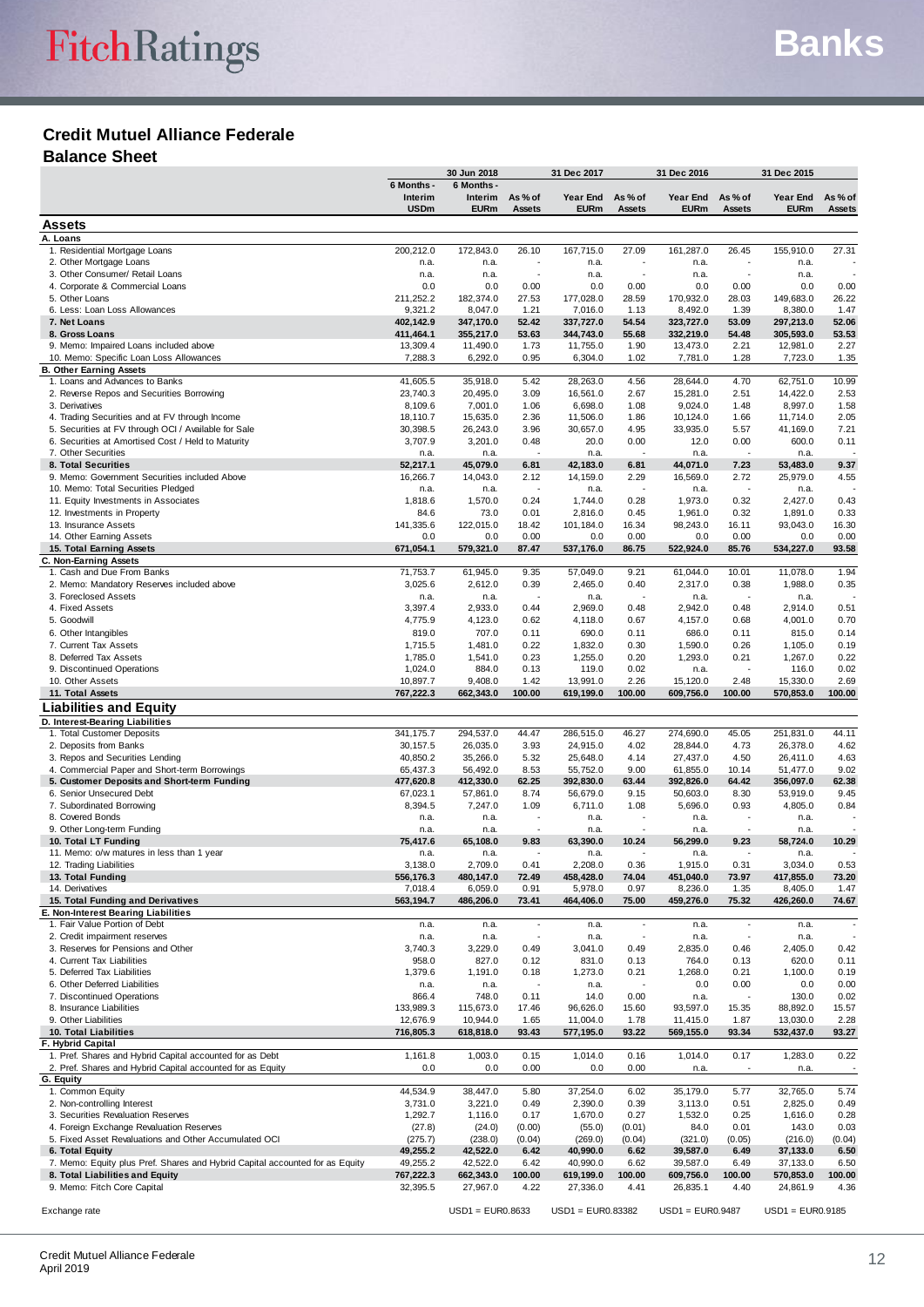# **Credit Mutuel Alliance Federale Summary Analytics**

|                                                                           | 30 Jun 2018        | 31 Dec 2017     | 31 Dec 2016     | 31 Dec 2015     |
|---------------------------------------------------------------------------|--------------------|-----------------|-----------------|-----------------|
|                                                                           | 6 Months - Interim | <b>Year End</b> | <b>Year End</b> | <b>Year End</b> |
|                                                                           |                    |                 |                 |                 |
| A. Interest Ratios                                                        |                    |                 |                 |                 |
| 1. Interest Income/ Average Earning Assets                                | 2.91               | 2.97            | 2.80            | 3.12            |
| 2. Interest Income on Loans/ Average Gross Loans                          | 3.71               | 3.54            | 3.85            | 4.21            |
| 3. Interest Expense on Customer Deposits/ Average Customer Deposits       | 1.91               | 1.70            | 1.90            | 2.17            |
| 4. Interest Expense/ Average Interest-bearing Liabilities                 | 2.10               | 2.14            | 2.12            | 2.46            |
| 5. Net Interest Income/ Average Earning Assets                            | 1.12               | 1.10            | 1.04            | 1.11            |
| 6. Net Int. Inc Less Loan Impairment Charges/ Av. Earning Assets          | 1.04               | 0.94            | 0.89            | 0.95            |
| 7. Net Interest Inc Less Preferred Stock Dividend/ Average Earning Assets | 1.12               | 1.10            | 1.04            | 1.11            |
| <b>B. Other Operating Profitability Ratios</b>                            |                    |                 |                 |                 |
| 1. Operating Profit/ Risk Weighted Assets                                 | 2.37               | 2.19            | 2.00            | 2.17            |
| 2. Non-Interest Expense/ Gross Revenues                                   | 62.43              | 60.38           | 61.66           | 61.56           |
| 3. Loans and securities impairment charges/ Pre-impairment Op. Profit     | 12.90              | 16.70           | 16.64           | 16.12           |
| 4. Operating Profit/ Average Total Assets                                 | 0.75               | 0.70            | 0.69            | 0.75            |
| 5. Non-Interest Income/ Gross Revenues                                    | 56.32              | 58.30           | 57.46           | 55.98           |
| 6. Non-Interest Expense/ Average Total Assets                             | 1.39               | 1.37            | 1.38            | 1.42            |
| 7. Pre-impairment Op. Profit/ Average Equity                              | 13.14              | 12.92           | 12.90           | 13.84           |
| 8. Pre-impairment Op. Profit/ Average Total Assets                        | 0.86               | 0.84            | 0.83            | 0.89            |
| 9. Operating Profit/ Average Equity                                       | 11.44              | 10.76           | 10.75           | 11.61           |
| <b>C. Other Profitability Ratios</b>                                      |                    |                 |                 |                 |
| 1. Net Income/ Average Total Equity                                       | 7.48               | 6.01            | 6.82            | 6.98            |
| 2. Net Income/ Average Total Assets                                       | 0.49               | 0.39            | 0.44            | 0.45            |
| 3. Fitch Comprehensive Income/ Average Total Equity                       | 7.84               | 6.11            | 6.24            | 7.81            |
| 4. Fitch Comprehensive Income/ Average Total Assets                       | 0.51               | 0.40            | 0.40            | 0.50            |
| 5. Taxes/ Pre-tax Profit                                                  | 34.90              | 44.51           | 34.90           | 37.79           |
|                                                                           |                    | 1.22            | 1.27            |                 |
| 6. Net Income/ Risk Weighted Assets                                       | 1.55               |                 |                 | 1.30            |
| D. Capitalization<br>1. FCC/ FCC-Adjusted Risk Weighted Assets            | 16.18              | 16.08           | 14.81           | 14.79           |
|                                                                           |                    |                 |                 |                 |
| 2. Tangible Common Equity/ Tangible Assets                                | 5.73               | 5.89            | 5.74            | 5.71            |
| 3. Equity/ Total Assets                                                   | 6.42               | 6.62            | 6.49            | 6.50            |
| 4. Basel Leverage Ratio                                                   | 5.70               | 6.10            | 6.00            | 5.70            |
| 5. Common Equity Tier 1 Capital Ratio                                     | n.a.               | 16.40           | 15.10           | 15.00           |
| 6. Fully Loaded Common Equity Tier 1 Capital Ratio                        | 16.30              | 16.50           | 15.00           | 15.10           |
| 7. Tier 1 Capital Ratio                                                   | n.a.               | 17.00           | 15.70           | 15.70           |
| 8. Total Capital Ratio                                                    | n.a.               | 20.30           | 18.50           | 18.10           |
| 9. Impaired Loans less Loan Loss Allowances/ Fitch Core Capital           | 12.31              | 17.34           | 18.56           | 18.51           |
| 10. Impaired Loans less Loan Loss Allowances/ Equity                      | 8.10               | 11.56           | 12.58           | 12.39           |
| 11. Cash Dividends Paid & Declared/ Net Income                            | n.a.               | 6.55            | 4.84            | 7.09            |
| 12. Risk Weighted Assets/ Total Assets                                    | 30.38              | 32.04           | 33.97           | 33.72           |
| 13. Risk Weighted Assets - Standardised/ Risk Weighted Assets             | n.a.               | n.a.            | n.a.            | n.a.            |
| 14. Risk Weighted Assets - Advanced Method/ Risk Weighted Assets          | n.a.               | n.a.            | n.a.            | n.a.            |
| E. Loan Quality                                                           |                    |                 |                 |                 |
| 1. Impaired Loans/ Gross Loans                                            | 3.23               | 3.41            | 4.06            | 4.25            |
| 2. Growth of Gross Loans                                                  | 3.04               | 3.77            | 8.71            | 5.81            |
| 3. Loan Loss Allowances/ Impaired Loans                                   | 70.03              | 59.69           | 63.03           | 64.56           |
| 4. Loan Impairment Charges/ Average Gross Loans                           | 0.13               | 0.25            | 0.26            | 0.27            |
| 5. Growth of Total Assets                                                 | 6.97               | 1.55            | 6.81            | 4.99            |
| 6. Loan Loss Allowances/ Gross Loans                                      | 2.27               | 2.04            | 2.56            | 2.74            |
| 7. Net Charge-offs/ Average Gross Loans                                   | 0.26               | 0.29            | 0.30            | 0.28            |
| 8. Impaired Loans + Foreclosed Assets/ Gross Loans + Foreclosed Assets    | 3.23               | 3.41            | 4.06            | 4.25            |
| F. Funding and Liquidity                                                  |                    |                 |                 |                 |
| 1. Loans/ Customer Deposits                                               | 120.60             | 120.32          | 120.94          | 121.35          |
| 2. Liquidity Coverage Ratio                                               | 127.00             | 130.90          | 140.30          | 140.00          |
|                                                                           |                    |                 |                 |                 |
| 3. Customer Deposits/ Total Funding (including Pref. Shares & Hybrids)    | 61.22              | 62.36           | 60.76           | 60.08           |
| 4. Interbank Assets/ Interbank Liabilities                                | 137.96             | 113.44          | 99.31           | 237.89          |
| 5. Net Stable Funding Ratio                                               | n.a.               | n.a.            | n.a.            | n.a.            |
| 6. Growth of Total Customer Deposits                                      | 2.80               | 4.30            | 9.08            | 8.50            |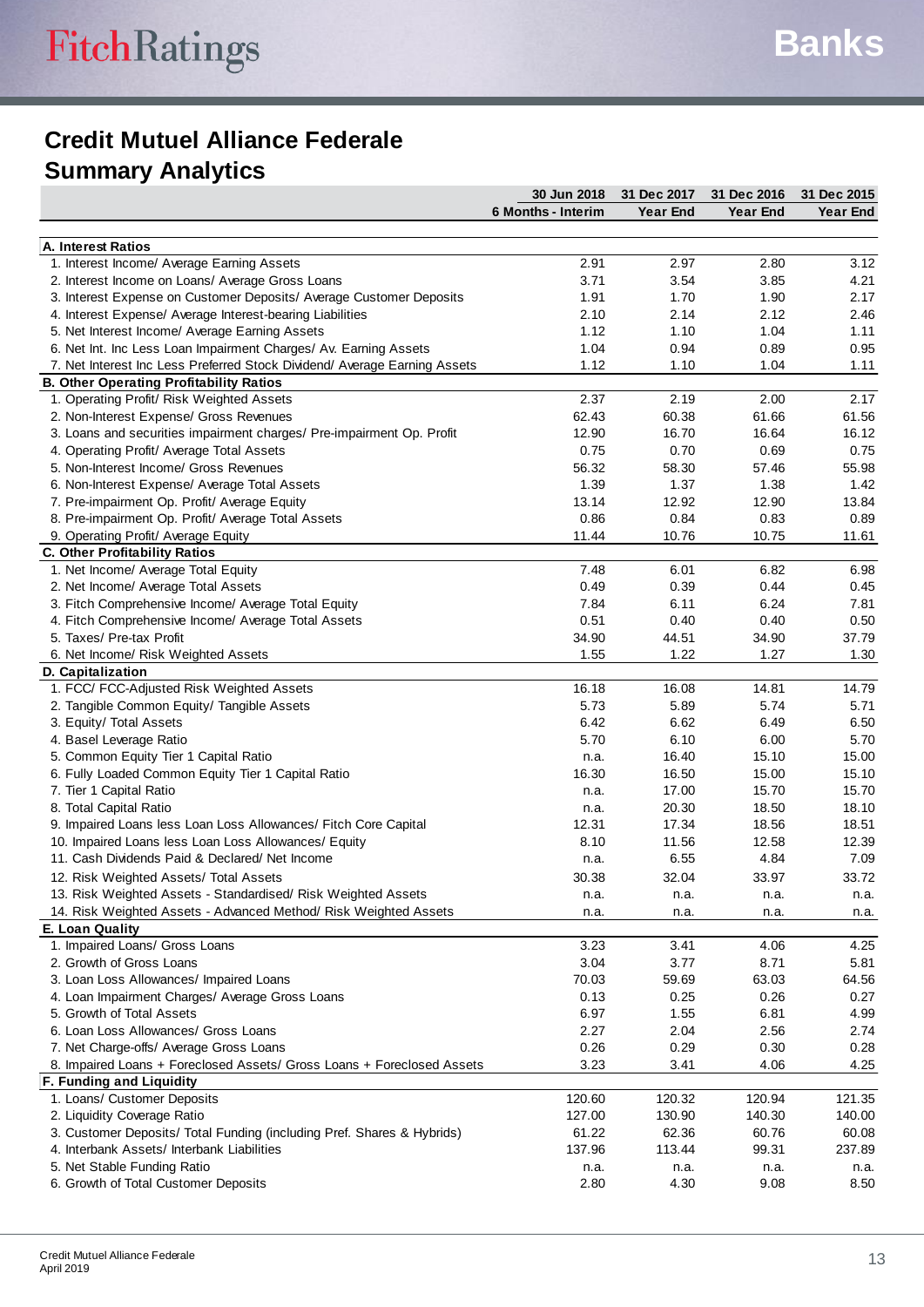# **Credit Mutuel Alliance Federale**

**Reference Data**

|                                                                                                                                           |                        | 30 Jun 2018            |                          | 31 Dec 2017            |                          | 31 Dec 2016            |                          | 31 Dec 2015            |                          |
|-------------------------------------------------------------------------------------------------------------------------------------------|------------------------|------------------------|--------------------------|------------------------|--------------------------|------------------------|--------------------------|------------------------|--------------------------|
|                                                                                                                                           | 6 Months -<br>Interim  | 6 Months -<br>Interim  | As % of                  | Year End               | As $%$ of                | Year End               | As % of                  | Year End               | As % of                  |
|                                                                                                                                           | <b>USDm</b>            | <b>EURm</b>            | Assets                   | <b>EURm</b>            | Assets                   | <b>EURm</b>            | Assets                   | <b>EURm</b>            | <b>Assets</b>            |
|                                                                                                                                           |                        |                        |                          |                        |                          |                        |                          |                        |                          |
| A. Off-Balance Sheet Items                                                                                                                |                        |                        |                          |                        |                          |                        |                          |                        |                          |
| 1. Managed Securitized Assets Reported Off-Balance Sheet                                                                                  | n.a.                   | n.a.                   | ÷,                       | n.a.                   | ÷,                       | n.a.                   | $\sim$                   | n.a.                   | ÷,                       |
| 2. Other off-balance sheet exposure to securitizations<br>3. Guarantees                                                                   | n.a.<br>24,141.1       | n.a.<br>20,841.0       | ÷,<br>3.15               | n.a.<br>19,816.0       | 3.20                     | n.a.<br>18.267.0       | 3.00                     | n.a.<br>16,755.0       | 2.94                     |
| 4. Acceptances and documentary credits reported off-balance sheet                                                                         | n.a.                   | n.a.                   | ÷.                       | n.a.                   |                          | n.a.                   | $\overline{a}$           | n.a.                   |                          |
| 5. Committed Credit Lines                                                                                                                 | 73,558.4               | 63,503.0               | 9.59                     | 60,767.0               | 9.81                     | 58,100.0               | 9.53                     | 54,732.0               | 9.59                     |
| 6. Other Contingent Liabilities<br>7. Other Off-Balance Sheet items                                                                       | n.a.<br>5,506.8        | n.a.<br>4,754.0        | ٠<br>0.72                | n.a.<br>3,276.0        | 0.53                     | n.a.<br>1,570.0        | 0.26                     | n.a.<br>1,933.0        | 0.34                     |
| 8. Total Assets under Management                                                                                                          | n.a.                   | n.a.                   | $\overline{\phantom{a}}$ | n.a.                   | $\overline{\phantom{a}}$ | n.a.                   | $\sim$                   | n.a.                   | $\overline{\phantom{a}}$ |
| <b>B. Average Balance Sheet</b>                                                                                                           |                        |                        |                          |                        |                          |                        |                          |                        |                          |
| 1. Average Loans                                                                                                                          | 405,397.9              | 349,980.0              | 52.84                    | 340.319.7              | 54.96                    | 320,693.3              | 52.59                    | 298,850.0              | 52.35                    |
| 2. Average Earning Assets<br>3. Average Total Assets                                                                                      | 646,644.9<br>742,234.4 | 558,248.5<br>640,771.0 | 84.28<br>96.74           | 530,894.0<br>617,718.7 | 85.74<br>99.76           | 541,708.6<br>596,129.0 | 88.84<br>97.77           | 509,357.0<br>558,430.0 | 89.23<br>97.82           |
| 4. Average Managed Securitized Assets (OBS)                                                                                               | n.a.                   | n.a.                   | $\overline{\phantom{a}}$ | n.a.                   |                          | n.a.                   |                          | n.a.                   |                          |
| 5. Average Interest-Bearing Liabilities                                                                                                   | 550,568.7              | 475,306.0              | 71.76                    | 462,527.0              | 74.70                    | 448,675.0              | 73.58                    | 416,239.3              | 72.92                    |
| 6. Average Common equity                                                                                                                  | 43,844.0               | 37,850.5               | 5.71                     | 36,231.7               | 5.85                     | 34,035.3               | 5.58                     | 31,969.0               | 5.60                     |
| 7. Average Equity<br>8. Average Customer Deposits                                                                                         | 48,367.9<br>336,529.6  | 41,756.0<br>290,526.0  | 6.30<br>43.86            | 40,390.7<br>280,655.7  | 6.52<br>45.33            | 38,469.0<br>262,988.0  | 6.31<br>43.13            | 35,981.7<br>242,156.7  | 6.30<br>42.42            |
| <b>C. Maturities</b>                                                                                                                      |                        |                        |                          |                        |                          |                        |                          |                        |                          |
| Asset Maturities:                                                                                                                         |                        |                        |                          |                        |                          |                        |                          |                        |                          |
| Loans & Advances $<$ 3 months                                                                                                             | n.a.                   | n.a.                   |                          | n.a.                   |                          | n.a.                   |                          | n.a.                   |                          |
| Loans & Advances 3 - 12 Months                                                                                                            | n.a.                   | n.a.                   |                          | n.a.                   |                          | n.a.                   |                          | n.a.                   |                          |
| Loans and Advances 1 - 5 Years                                                                                                            | n.a.                   | n.a.                   |                          | n.a.                   |                          | n.a.                   |                          | n.a.                   |                          |
| Loans & Advances $>$ 5 years                                                                                                              | n.a.                   | n.a.                   |                          | n.a.                   |                          | n.a.                   |                          | n.a.                   |                          |
| Debt Securities $<$ 3 Months                                                                                                              | n.a.                   | n.a.                   |                          | n.a.                   |                          | n.a.                   |                          | n.a.                   |                          |
| Debt Securities 3 - 12 Months                                                                                                             | n.a.                   | n.a.                   |                          | n.a.                   |                          | n.a.                   |                          | n.a.                   |                          |
| Debt Securities 1 - 5 Years<br>Debt Securities > 5 Years                                                                                  | n.a.<br>n.a.           | n.a.<br>n.a.           |                          | n.a.<br>n.a.           |                          | n.a.<br>n.a.           |                          | n.a.<br>n.a.           |                          |
|                                                                                                                                           |                        |                        |                          |                        |                          |                        |                          |                        |                          |
| Loans & Advances to Banks < 3 Months<br>Loans & Advances to Banks 3 - 12 Months                                                           | n.a.<br>n.a.           | n.a.<br>n.a.           |                          | n.a.<br>n.a.           |                          | n.a.<br>n.a.           |                          | n.a.<br>n.a.           |                          |
| Loans & Advances to Banks 1 - 5 Years                                                                                                     | n.a.                   | n.a.                   |                          | n.a.                   |                          | n.a.                   |                          | n.a.                   |                          |
| Loans & Advances to Banks > 5 Years                                                                                                       | n.a.                   | n.a.                   |                          | n.a.                   |                          | n.a.                   |                          | n.a.                   |                          |
| <b>Liability Maturities:</b>                                                                                                              |                        |                        |                          |                        |                          |                        |                          |                        |                          |
| Retail Deposits < 3 months                                                                                                                | n.a.                   | n.a.                   |                          | n.a.                   |                          | n.a.                   |                          | n.a.                   |                          |
| Retail Deposits 3 - 12 Months                                                                                                             | n.a.                   | n.a.                   |                          | n.a.                   |                          | n.a.                   |                          | n.a.                   |                          |
| Retail Deposits 1 - 5 Years<br>Retail Deposits > 5 Years                                                                                  | n.a.<br>n.a.           | n.a.<br>n.a.           |                          | n.a.<br>n.a.           |                          | n.a.<br>n.a.           |                          | n.a.<br>n.a.           |                          |
|                                                                                                                                           |                        |                        |                          |                        |                          |                        |                          |                        |                          |
| Other Deposits < 3 Months<br>Other Deposits 3 - 12 Months                                                                                 | n.a.<br>n.a.           | n.a.<br>n.a.           |                          | n.a.<br>n.a.           |                          | n.a.<br>n.a.           |                          | n.a.<br>n.a.           |                          |
| Other Deposits 1 - 5 Years                                                                                                                | n.a.                   | n.a.                   |                          | n.a.                   |                          | n.a.                   |                          | n.a.                   |                          |
| Other Deposits > 5 Years                                                                                                                  | n.a.                   | n.a.                   |                          | n.a.                   |                          | n.a.                   |                          | n.a.                   |                          |
| Deposits from Banks < 3 Months                                                                                                            | n.a.                   | n.a.                   |                          | n.a.                   |                          | n.a.                   |                          | n.a.                   |                          |
| Deposits from Banks 3 - 12 Months                                                                                                         | n.a.                   | n.a.                   |                          | n.a.                   |                          | n.a.                   |                          | n.a.                   |                          |
| Deposits from Banks 1 - 5 Years                                                                                                           | n.a.                   | n.a.                   |                          | n.a.                   |                          | n.a.                   |                          | n.a.                   |                          |
| Deposits from Banks > 5 Years                                                                                                             | n.a.                   | n.a.                   |                          | n.a.                   |                          | n.a.                   |                          | n.a.                   |                          |
| Senior Debt Maturing < 3 months                                                                                                           | n.a.                   | n.a.                   |                          | n.a.                   |                          | n.a.                   |                          | n.a.                   |                          |
| Senior Debt Maturing 3-12 Months                                                                                                          | n.a.                   | n.a.                   |                          | n.a.                   |                          | n.a.                   |                          | n.a.                   |                          |
| Senior Debt Maturing 1- 5 Years<br>Senior Debt Maturing > 5 Years                                                                         | n.a.<br>n.a.           | n.a.<br>n.a.           |                          | n.a.<br>n.a.           |                          | n.a.<br>n.a.           |                          | n.a.<br>n.a.           |                          |
| <b>Total Senior Debt on Balance Sheet</b>                                                                                                 | n.a.                   | n.a.                   |                          | n.a.                   |                          | n.a.                   |                          | n.a.                   |                          |
| Fair Value Portion of Senior Debt                                                                                                         | n.a.                   | n.a.                   |                          | n.a.                   |                          | n.a.                   |                          | n.a.                   |                          |
| Subordinated Debt Maturing < 3 months                                                                                                     | n.a.                   | n.a.                   |                          | n.a.                   |                          | n.a.                   |                          | n.a.                   | $\ddot{\phantom{1}}$     |
| Subordinated Debt Maturing 3-12 Months<br>Subordinated Debt Maturing 1- 5 Year                                                            | n.a.<br>n.a.           | n.a.<br>n.a.           |                          | n.a.<br>n.a.           |                          | n.a.<br>n.a.           |                          | n.a.<br>n.a.           |                          |
| Subordinated Debt Maturing > 5 Years                                                                                                      | n.a.                   | n.a.                   | ÷,                       | n.a.                   |                          | n.a.                   |                          | n.a.                   | $\sim$                   |
| <b>Total Subordinated Debt on Balance Sheet</b>                                                                                           | 8,394.5                | 7,247.0                | 1.09                     | 6,711.0                | 1.08                     | 5,696.0                | 0.93                     | 4,805.0                | 0.84                     |
| Fair Value Portion of Subordinated Debt                                                                                                   | n.a.                   | n.a.                   | $\overline{\phantom{a}}$ | n.a.                   | $\overline{\phantom{a}}$ | n.a.                   | $\overline{\phantom{a}}$ | n.a.                   | $\sim$                   |
| D. Risk Weighted Assets                                                                                                                   |                        |                        |                          |                        |                          |                        |                          |                        |                          |
| 1. Risk Weighted Assets                                                                                                                   | 233,059.2              | 201,200.0              | 30.38                    | 198,374.0              | 32.04                    | 207,129.2              | 33.97                    | 192,499.8              | 33.72                    |
| 2. Fitch Core Capital Adjustments for Insurance and Securitisation Risk<br><b>Weighted Assets</b>                                         | (32, 808.4)            | (28, 323.5)            | (4.28)                   | (28, 323.5)            | (4.57)                   | (25, 910.6)            | (4.25)                   | (24, 365.0)            | (4.27)                   |
| 3. Fitch Core Capital Adjusted Risk Weighted Assets                                                                                       | 200,250.8              | 172,876.5              | 26.10                    | 170,050.5              | 27.46                    | 181,218.6              | 29.72                    | 168,134.8              | 29.45                    |
| 4. Other Fitch Adjustments to Risk Weighted Assets                                                                                        | n.a.                   | n.a.                   | $\sim$                   | n.a.                   | $\overline{\phantom{a}}$ | n.a.                   | $\sim$                   | n.a.                   |                          |
| 5. Fitch Adjusted Risk Weighted Assets                                                                                                    | 200,250.8              | 172,876.5              | 26.10                    | 170,050.5              | 27.46                    | 181,218.6              | 29.72                    | 168,134.8              | 29.45                    |
| E. Fitch Core Capital Reconciliation                                                                                                      |                        |                        |                          |                        |                          |                        |                          |                        |                          |
| 1. Total Equity as reported (including non-controlling interests)<br>2. Fair-value adjustments relating to own credit risk on debt issued | 49,255.2<br>0.0        | 42,522.0               | 6.42<br>0.00             | 40,990.0<br>0.0        | 6.62<br>0.00             | 39,587.0<br>0.0        | 6.49<br>0.00             | 37,133.0<br>0.0        | 6.50<br>0.00             |
| 3. Non-loss-absorbing non-controlling interests                                                                                           | 2,393.1                | 0.0<br>2,066.0         | 0.31                     | 1,187.0                | 0.19                     | 900.0                  | 0.15                     | 870.0                  | 0.15                     |
| 4. Goodwill                                                                                                                               | 4,775.9                | 4,123.0                | 0.62                     | 4,118.0                | 0.67                     | 4,157.0                | 0.68                     | 4,001.0                | 0.70                     |
| 5. Other intangibles                                                                                                                      | 819.0                  | 707.0                  | 0.11                     | 690.0                  | 0.11                     | 686.0                  | 0.11                     | 815.0                  | 0.14                     |
| 6. Deferred tax assets deduction                                                                                                          | 4.6                    | 4.0                    | 0.00                     | 4.0                    | 0.00                     | 6.0                    | 0.00                     | 0.0                    | 0.00                     |
| 7. Net asset value of insurance subsidiaries<br>8. First loss tranches of off-balance sheet securitizations                               | 8,867.1<br>0.0         | 7,655.0<br>0.0         | 1.16<br>0.00             | 7,655.0<br>0.0         | 1.24<br>0.00             | 7,002.9<br>0.0         | 1.15<br>0.00             | 6,585.1<br>0.0         | 1.15<br>0.00             |
| 9. Fund for general banking risks if not already included and readily                                                                     |                        |                        |                          |                        |                          |                        |                          |                        |                          |
| convertible into equity                                                                                                                   | 0.0                    | 0.0                    | 0.00                     | 0.0                    | 0.00                     | 0.0                    | 0.00                     | 0.0                    | 0.00                     |
| 10. Fitch Core Capital                                                                                                                    | 32,395.5               | 27,967.0               | 4.22                     | 27,336.0               | 4.41                     | 26,835.1               | 4.40                     | 24,861.9               | 4.36                     |
|                                                                                                                                           |                        |                        |                          |                        |                          |                        |                          |                        |                          |
| Exchange Rate                                                                                                                             |                        | $USD1 = EURO.8633$     |                          | $USD1 = EUR0.83382$    |                          | $USD1 = EUR0.9487$     |                          | $USD1 = EURO.9185$     |                          |